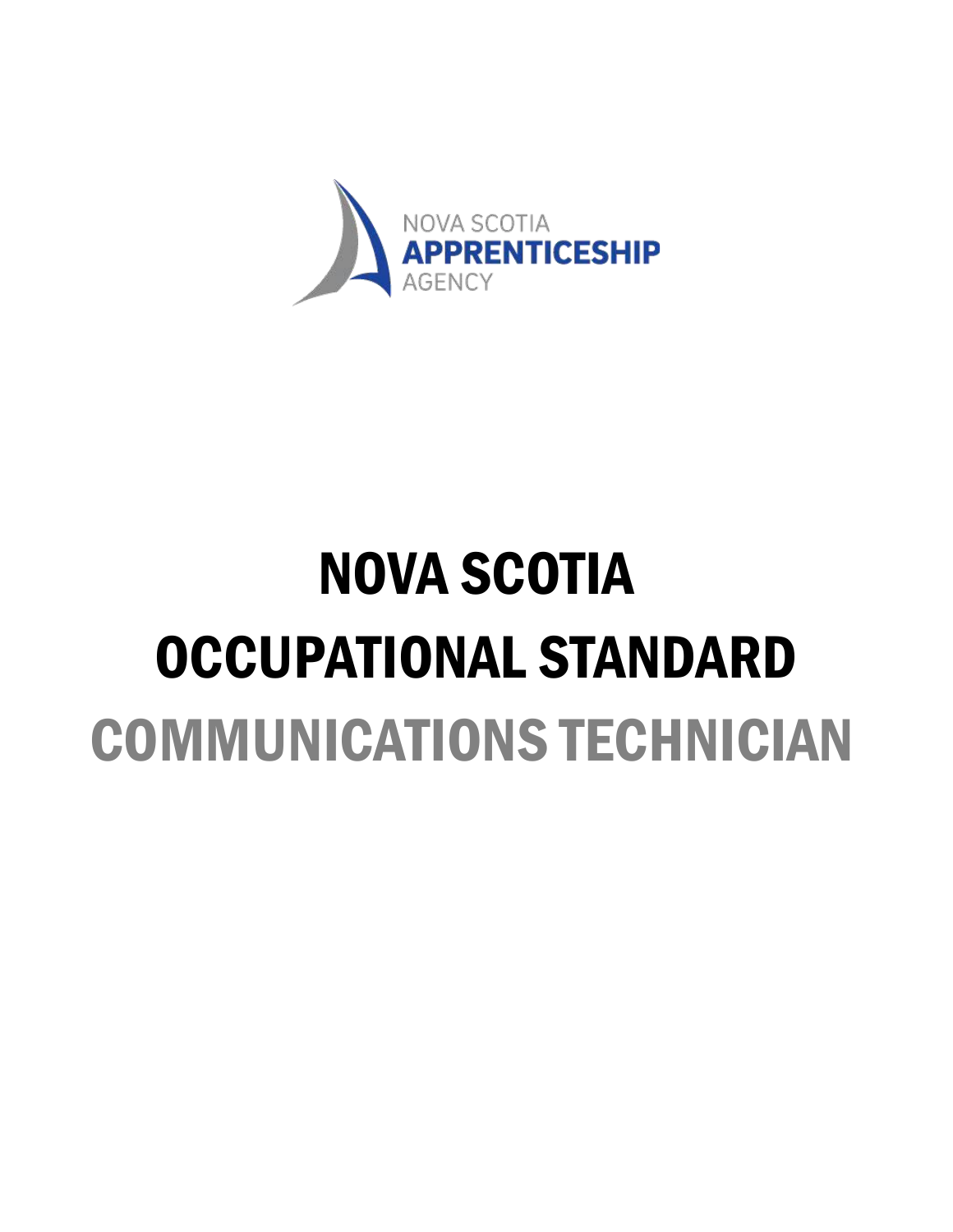## FORWARD

This occupational standard was developed by a committee of industry experts in the field led by a facilitator from the Nova Scotia Apprenticeship Agency. It has the following objectives:

- to describe and group the tasks performed by skilled workers;
- to identify which tasks are performed by skilled workers
- to develop instruments for use in the preparation of examinations and curricula for training leading to the certification of skilled workers;
- to facilitate the mobility of apprentices and skilled workers in Canada; and,
- to supply employers, employees, associations, industries, training institutions and governments with analyses of occupations.

Any questions, comments, or suggestions for changes, corrections, or revisions to this standard or any of its related products may be forwarded to:

> Nova Scotia Apprenticeship Agency 1256 Barrington Street Halifax, Nova Scotia B3J 1Y6 Email: [apprenticeship@novascotia.ca](mailto:apprenticeship@novascotia.ca)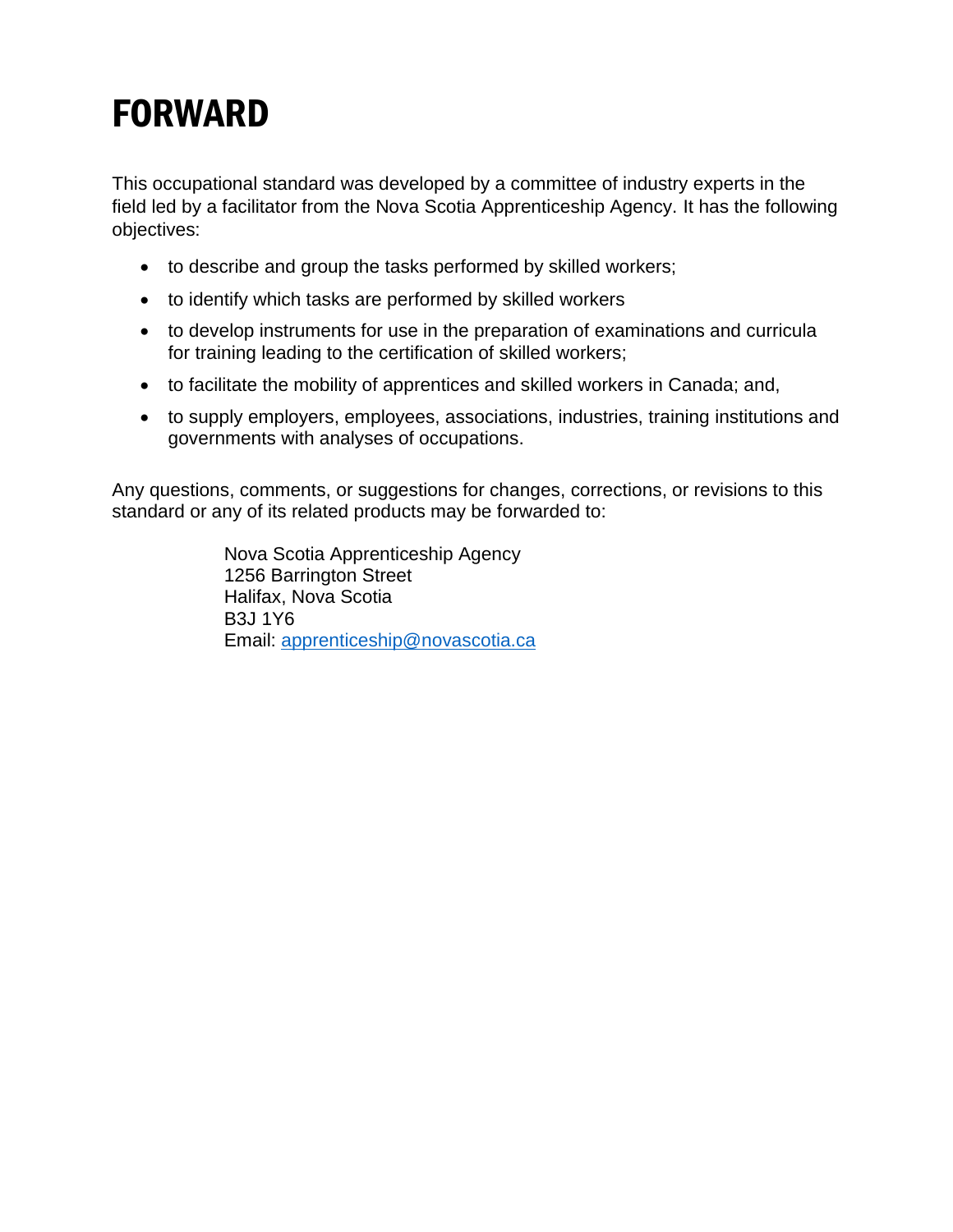## ACKNOWLEDGEMENTS

The Nova Scotia Apprenticeship Agency wishes to acknowledge the contributions of the following individuals and organizations, and all others who participated in the development of the original draft of the standard and provided expert advice throughout its development:

| <b>Blake Clothier</b> | Able Electric Ltd.                                  |
|-----------------------|-----------------------------------------------------|
| <b>Bob Murray</b>     | <b>IBEW Local 625</b>                               |
| Daniel Bentley        | <b>Plexus Canada</b>                                |
| David MacLeod         | Technical Safety, Labour, Skills and<br>Immigration |
| David Wilson          | Easco Electric Ltd.                                 |
| <b>Glenn Hines</b>    | Dramis Communications Solutions Ltd.                |
| Gordon Hebb           | <b>Wilsons Security Ltd.</b>                        |
| Matt Andrea           | <b>IBEW Local 625</b>                               |
| Mike Jerrett          | <b>Bond &amp; Coolen Electrical Contractors</b>     |
| Murray Simard         | Dramis Communications Solutions Ltd.                |
| <b>Scott Rutledge</b> | <b>Cabco Communications Group</b>                   |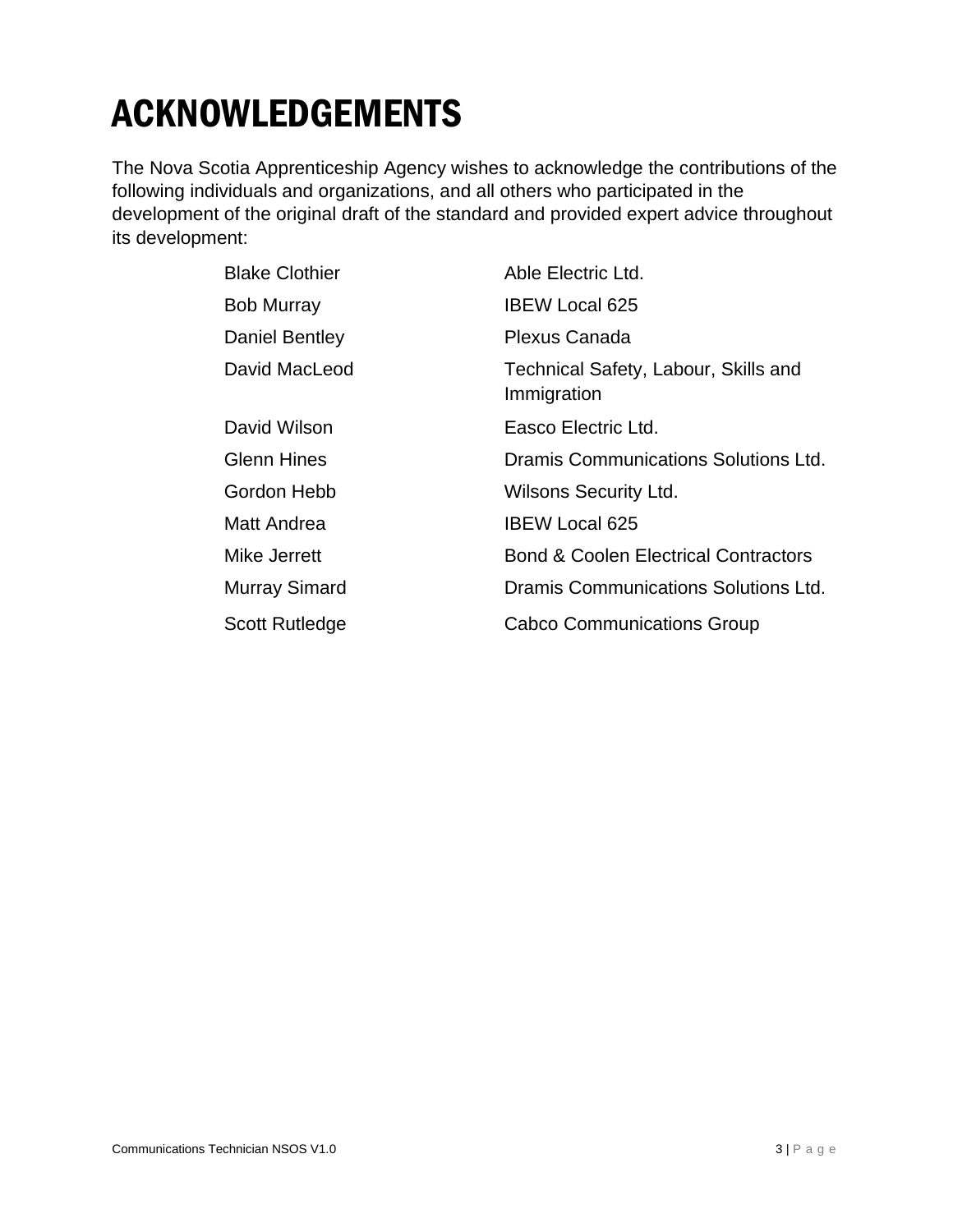## TABLE OF CONTENTS

| Structure of the Occupational Standard             | 5  |
|----------------------------------------------------|----|
| Description of the Communications Technician Trade | 6  |
| <b>Essential Skills Summary</b>                    | 8  |
| <b>Industry Expected Performance</b>               | 9  |
| Canadian Electrical Code (CEC)                     | 9  |
| Pie Chart of Certification Examination Weightings  | 10 |
| <b>Task Matrix</b>                                 | 11 |
| Appendix A: Acronyms                               | 35 |
| Appendix B: Tools and Equipment                    | 36 |
| Appendix C: Glossary                               | 37 |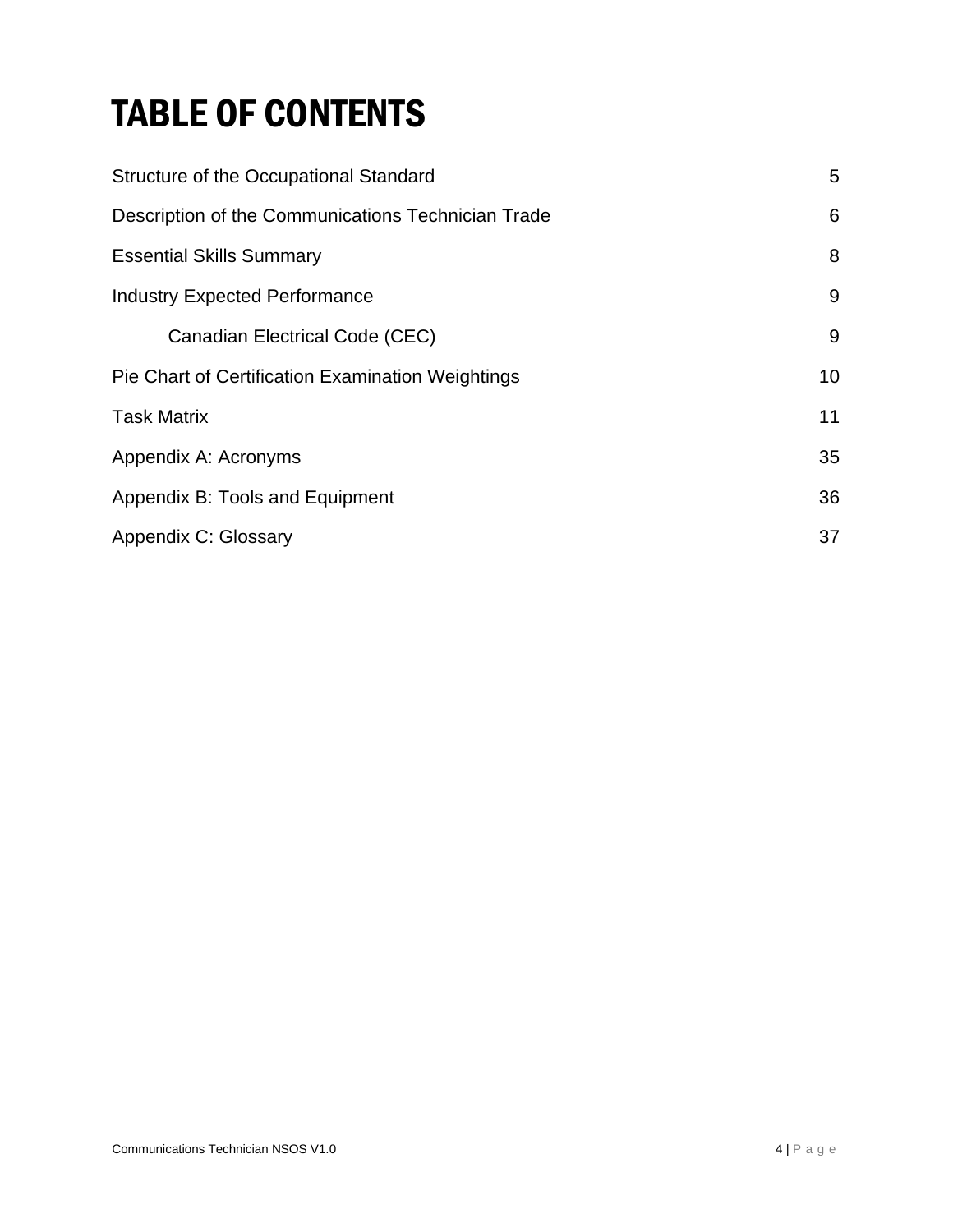## <span id="page-4-0"></span>STRUCTURE OF THE OCCUPATIONAL STANDARD

To facilitate the understanding of the occupation, the work performed is divided into the following categories:

**Description of the trade:** an overview of the trade's duties

**Essential Skills Summary:** An overview of how each of the 9 essential skills is applied in this trade

**Industry Expected Performance:** description of the expectations regarding the level of performance of the tasks, including information related to specific codes, regulations and standards that must be observed

**Pie Chart of Red Seal Examination Weightings:** a graph which depicts the percentages of exam questions assigned to the major work activities

**Task Matrix:** a chart which outlines graphically the major work activities, tasks and sub-tasks of this standard

**Major Work Activity (MWA):** the largest division within the standard that is comprised of a distinct set of trade activities

**Task:** distinct actions that describe the activities within a major work activity

**Task Descriptor:** a general description of the task

**Sub-task:** distinct actions that describe the activities within a task

**Performance Criteria**: description of the activities that are done as the sub-task is performed

**Range of Variables:** elements and examples (not all inclusive) that provide a more in-depth description of a term used in the performance criteria, evidence of attainment, learning outcomes, or learning objectives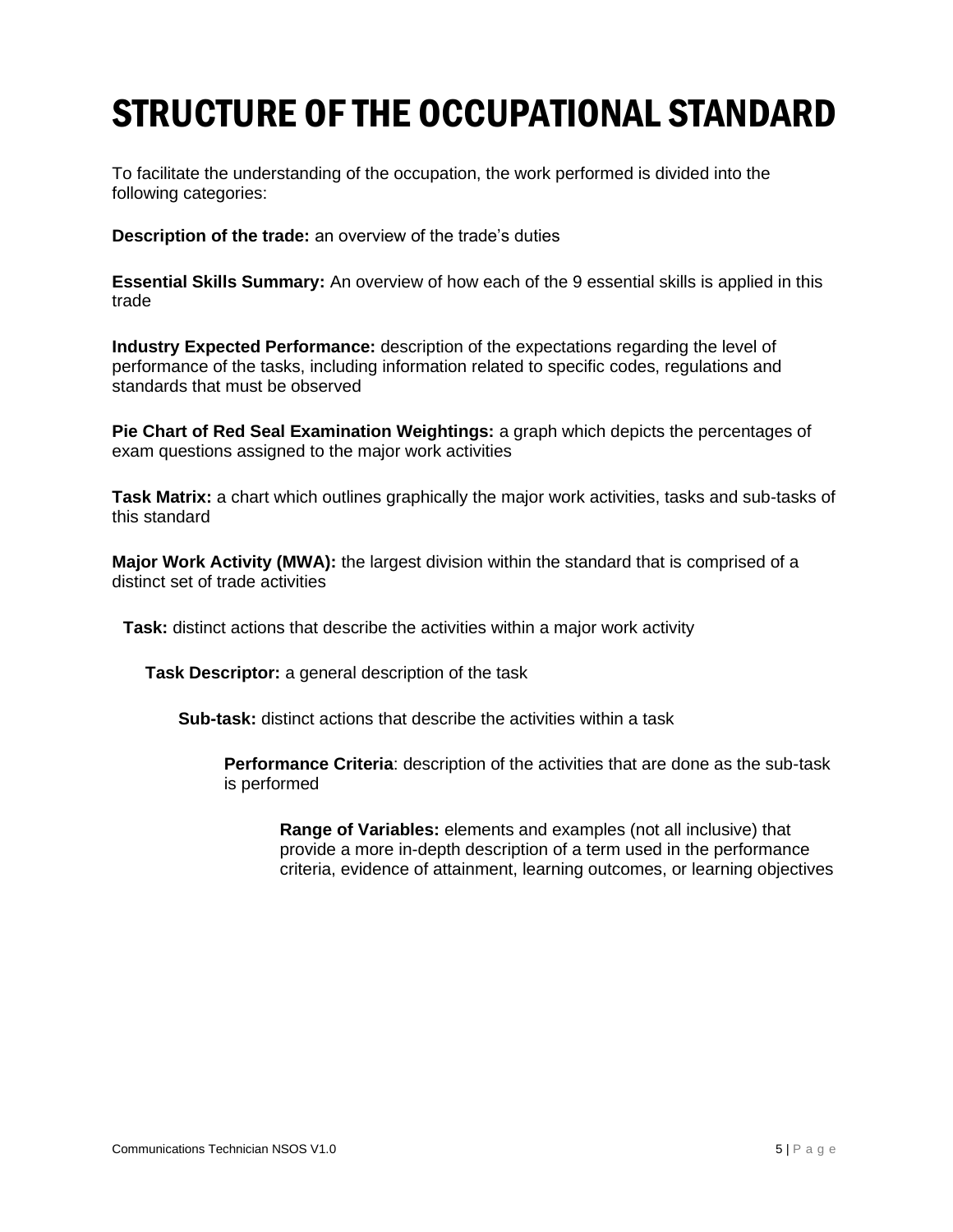## <span id="page-5-0"></span>DESCRIPTION OF THE COMMUNICATIONS TECHNICIAN TRADE

"Communications Technician" is this trade's official provincial occupational title approved by the Nova Scotia Apprenticeship Agency. This standard covers tasks performed by a Communications Technician whose occupational title has been identified by some provinces and territories of Canada under the following names:

|                                  | <b>NL</b> |  | NS PE NB QC ON MB SK AB BC NT YT |  |  |  |  | NU. |
|----------------------------------|-----------|--|----------------------------------|--|--|--|--|-----|
| Communications Electrician       |           |  |                                  |  |  |  |  |     |
| <b>Communication Technician</b>  |           |  |                                  |  |  |  |  |     |
| <b>Communications Technician</b> |           |  |                                  |  |  |  |  |     |

Communications Technicians plan, design, assemble, install, alter, upgrade, repair, inspect, verify, commission, connect, operate, maintain and decommission communication systems. Communication systems provide alarm, security, communication and control in residential, commercial, institutional, industrial, transportation and entertainment environments. Communications Technicians may be self employed or employed by communications contractors, security integrators, electrical contractors, audio visual (AV) integrators, utilities, and operations and maintenance departments of various facilities and municipalities.

Communications Technicians must read and interpret mechanical, civil and architectural drawings and specifications such as electrical, building, fire, and jurisdictional codes to complete communication systems installations. They use test equipment and digital technology to ensure system safety, functionality and compatibility.

Communications Technicians require good communication skills to negotiate, coordinate and facilitate work with clients, co-workers, jurisdictional authorities and other trades. Organizational skills are required to successfully plan and execute their work. They also require strong analytical and problem-solving skills in order to read and interpret diagrams, drawings and specifications. They require mechanical aptitude to install, diagnose and repair systems and components. It is beneficial for Communications Technicians to have good vision, the ability to distinguish colours, manual dexterity and a willingness to keep up with new developments in the trade. With changing technologies, digital and computer skills are necessary to this trade for job performance, learning methods and updating skills.

Their work may be performed indoors or outdoors, at heights, in confined spaces and in hazardous environments. They require stamina as Communications Technicians spend much of their time performing static and physical tasks such as climbing. Occupational risks include shocks, industrial diseases, arc flashes, falls and injury from repetitive motion, lifting and kneeling.

This standard recognizes similarities or overlaps with the work of Construction Electricians and Alarm and Security Technicians.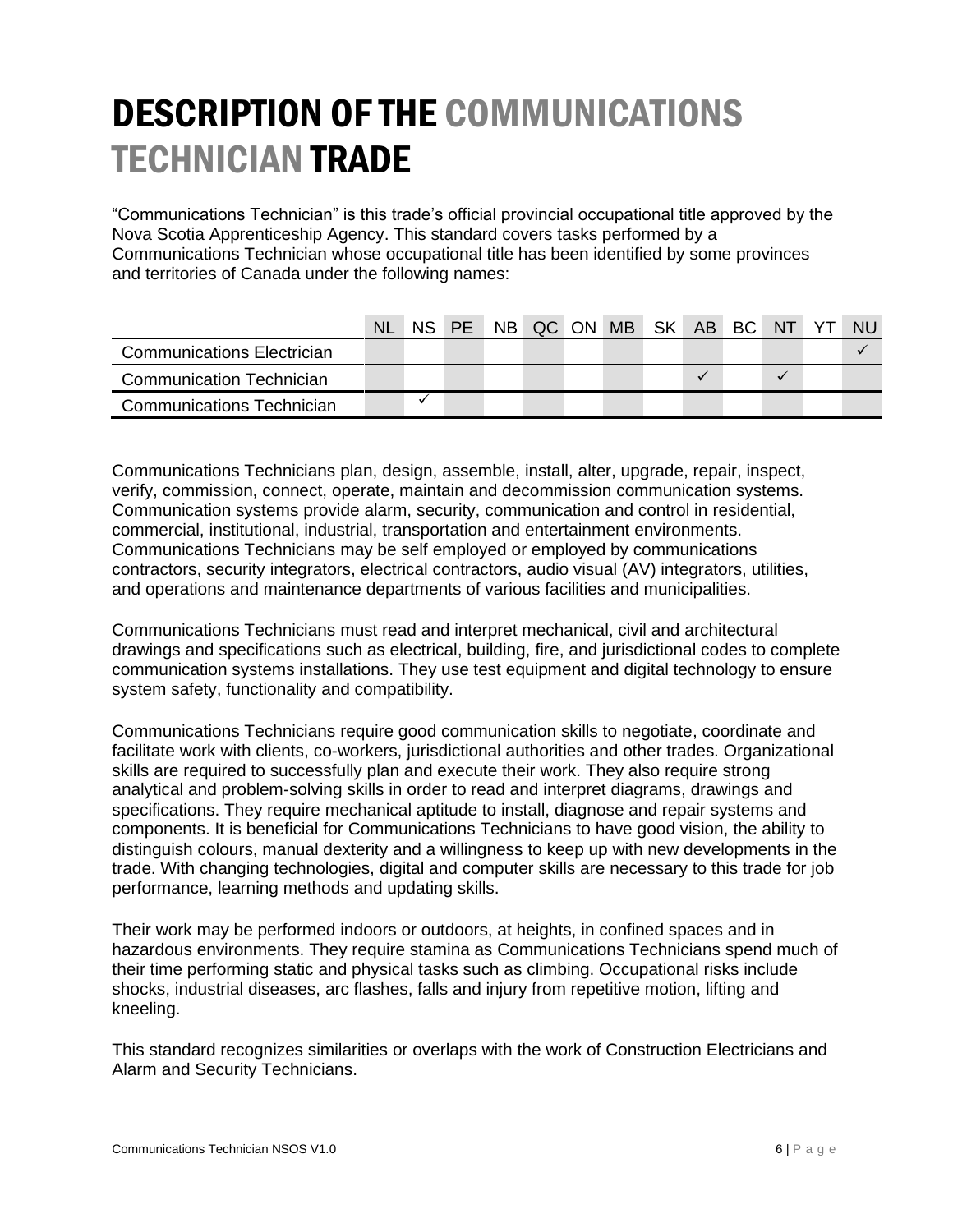Communications Technicians work with a wide variety of construction tradespeople, engineers and inspectors. Communications Technicians play a crucial role as mentors and trainers to apprentices in the trade. They may also advance to positions such as lead technicians, instructors, project managers, superintendents, estimators, system designers or start their own contracting business. Communications Technicians may enhance their skills in different fields such as restorative, service or retrofit work rather than new construction.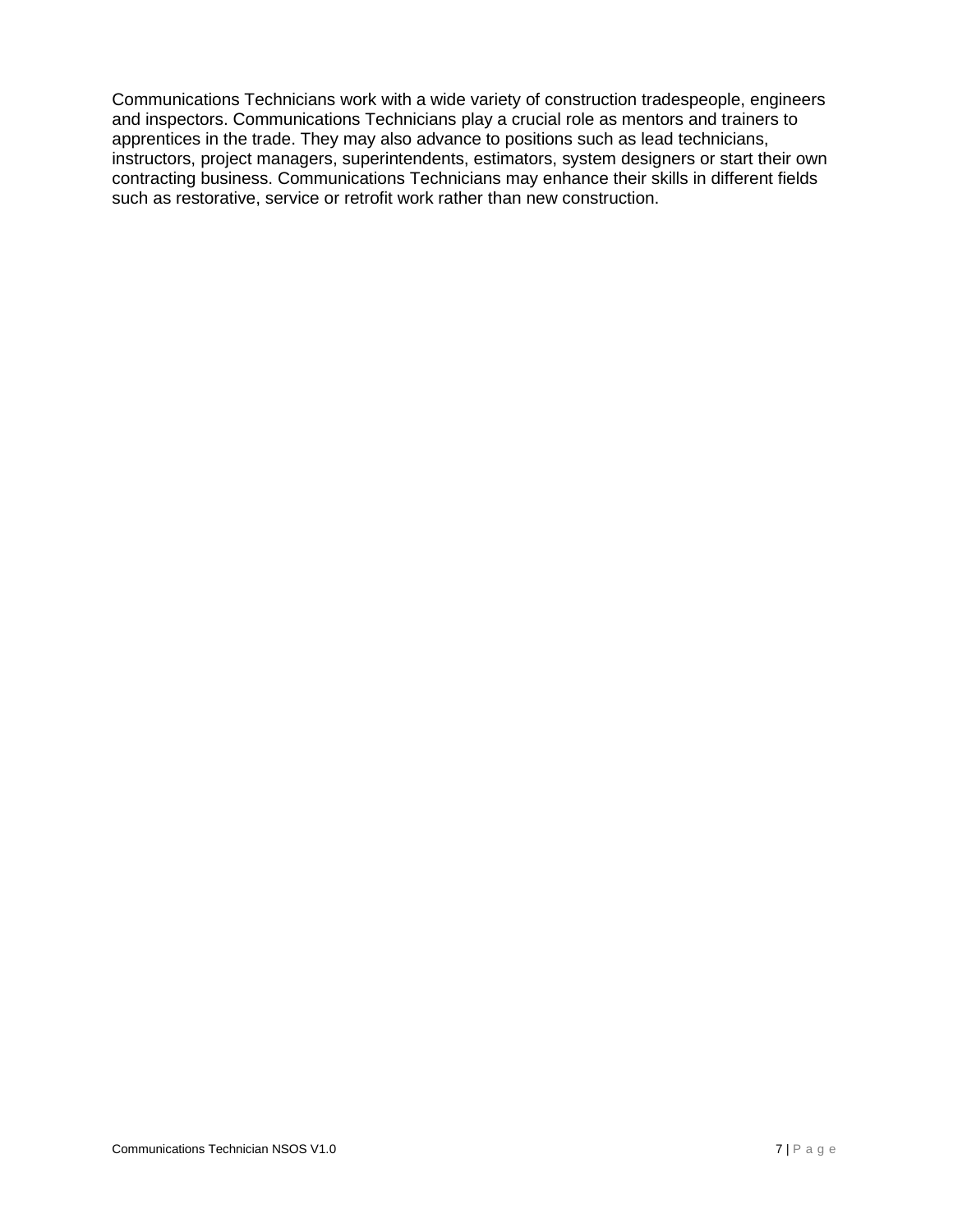## <span id="page-7-0"></span>ESSENTIAL SKILLS SUMMARY

Essential skills are needed for work, learning and life. They provide the foundation for learning all other skills and enable people to evolve with their jobs and adapt to workplace change.

Through extensive research, the Government of Canada and other national and international agencies have identified and validated nine essential skills. These skills are used in nearly every occupation and throughout daily life in different ways. The nine identified skills are:

- Reading
- Document Use
- Writing
- Oral Communication
- Numeracy
- Thinking
- Digital Technology
- Working with Others
- Continuous Learning

A series of CCDA-endorsed tools have been developed to support apprentices in their training and to be better prepared for a career in the trades. The tools can be used independently or with the assistance of a tradesperson, trainer, employer, teacher or mentor to:

- understand how essential skills are used in the trades;
- learn about individual essential skills strengths and areas for improvement; and
- improve essential skills and increase success in an apprenticeship program.

Tools are available online or for order at: <https://www.canada.ca/en/services/jobs/training/initiatives/skills-success/tools.html>

The application of these skills may be described throughout this document within the competency statements which support each subtask of the trade. For a complete description of the nine essential skills for this trade, please visit:<https://www.jobbank.gc.ca/essentialskills>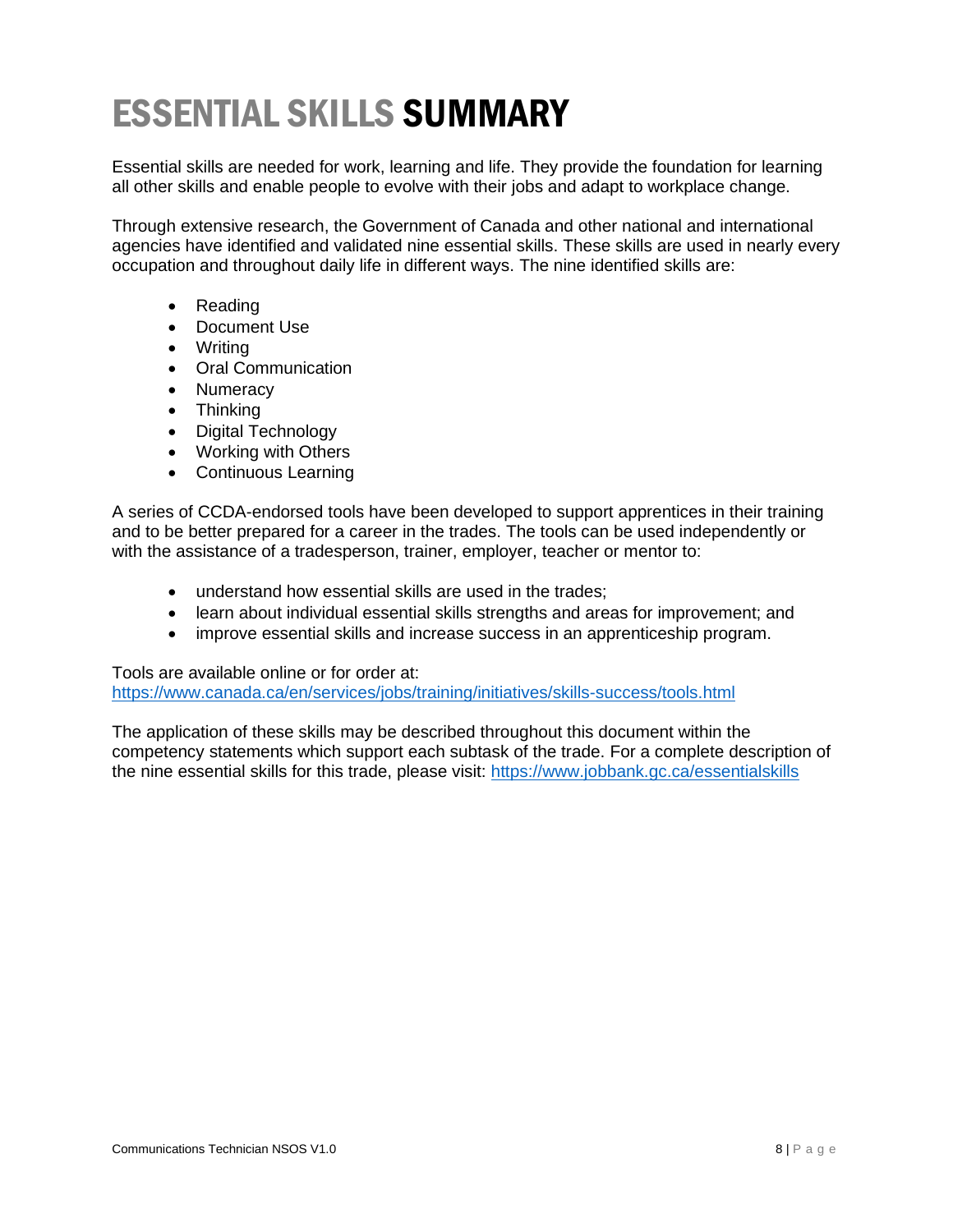## <span id="page-8-0"></span>INDUSTRY EXPECTED PERFORMANCE

All tasks must be performed according to Nova Scotia regulations and standards. All health and safety standards must be respected and observed. Work should be performed efficiently and at a high quality without material waste or environmental damage. All requirements of the manufacturer specifications, employers and client expectations must be met. At a journeyperson level of performance, all tasks must be completed with minimal direction and supervision. As a journeyperson progresses in their career there is an expectation they continue to upgrade their skills and knowledge to keep pace with industry and promote continuous learning in their trade through mentoring of apprentices.

### <span id="page-8-1"></span>**Canadian Electrical Code (CEC)**

The Canadian Electrical Code (CEC) requirements must be applied to all applicable tasks and sub-tasks throughout this document, even when not directly referenced.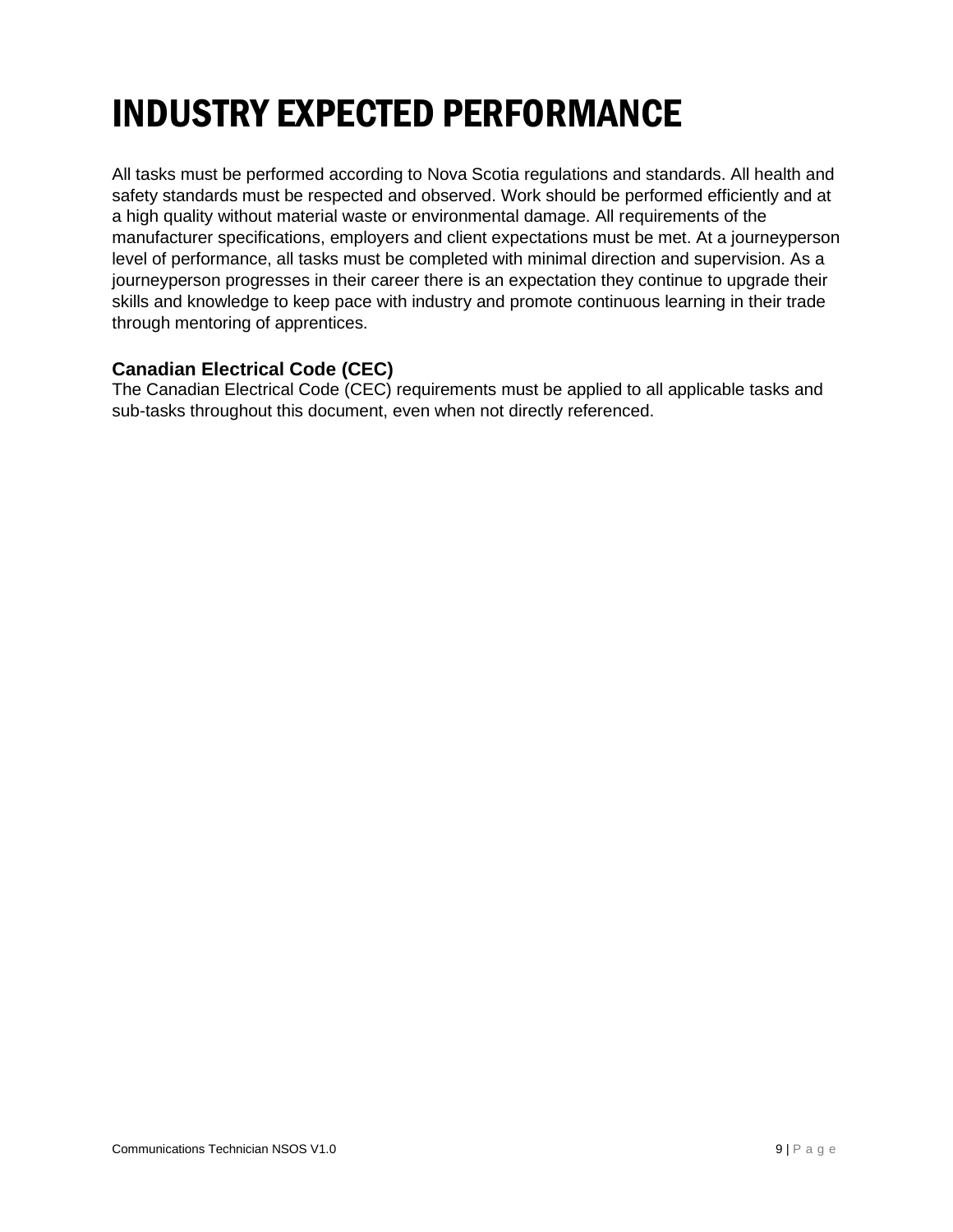## <span id="page-9-0"></span>PIE CHART OF CERTIFICATION EXAMINATION WEIGHTINGS



| MWA A | <b>Performs Common Occupational Skills</b>                                      | 15% |
|-------|---------------------------------------------------------------------------------|-----|
| MWA B | Installs and Services Cables Inside and Outside<br>Plant                        | 50% |
| MWA C | Installs and Services Signaling, Communication and<br><b>Associated Systems</b> | 35% |

This pie chart represents a breakdown of the Nova Scotia provincial certification examination. The task matrix on the following pages indicates the breakdown of tasks and sub-tasks within each major work activity. Provincial certification examinations typically have between 100 and 150 questions. This Provincial certification exam for this trade has 100 questions.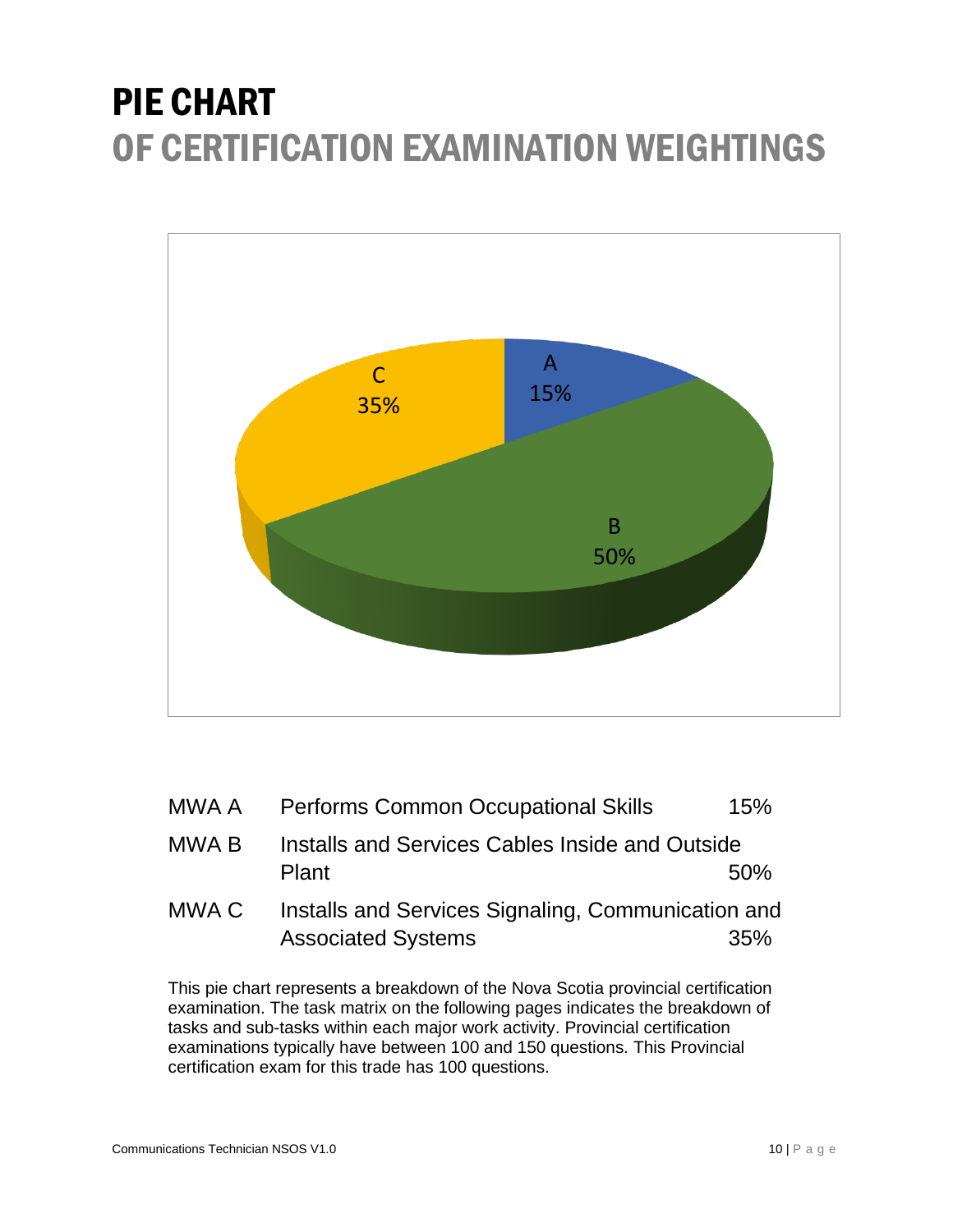## <span id="page-10-0"></span>COMMUNICATIONS TECHNICIAN TASK MATRIX

### **A – PERFORMS COMMON OCCUPATIONAL SKILLS 15%**

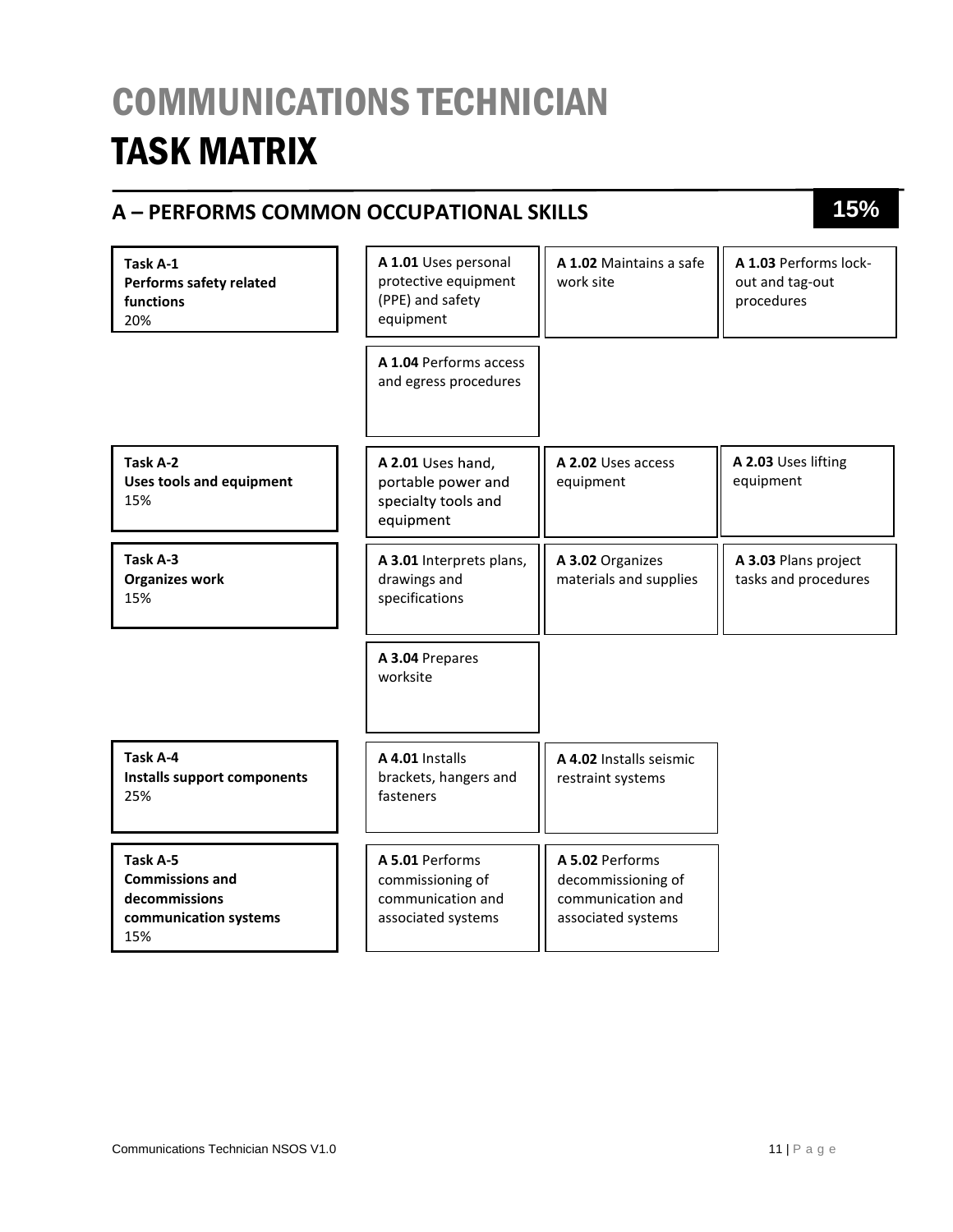| Task A-6<br>Perform labelling, testing and<br>documentation<br>10% | A 6.01 Labels<br>communication and<br>associated systems | <b>A 6.02 Test</b><br>communication and<br>associated systems | A 6.03 Performs final<br>inspection of<br>communication and<br>associated systems |
|--------------------------------------------------------------------|----------------------------------------------------------|---------------------------------------------------------------|-----------------------------------------------------------------------------------|
|                                                                    | A 6.04 Completes<br>documentation                        |                                                               |                                                                                   |
| Task A-7<br>Uses communication and<br>mentoring techniques<br>0%   | <b>A 7.01 Uses</b><br>communication<br>techniques        | A 7.02 Uses mentoring<br>techniques                           |                                                                                   |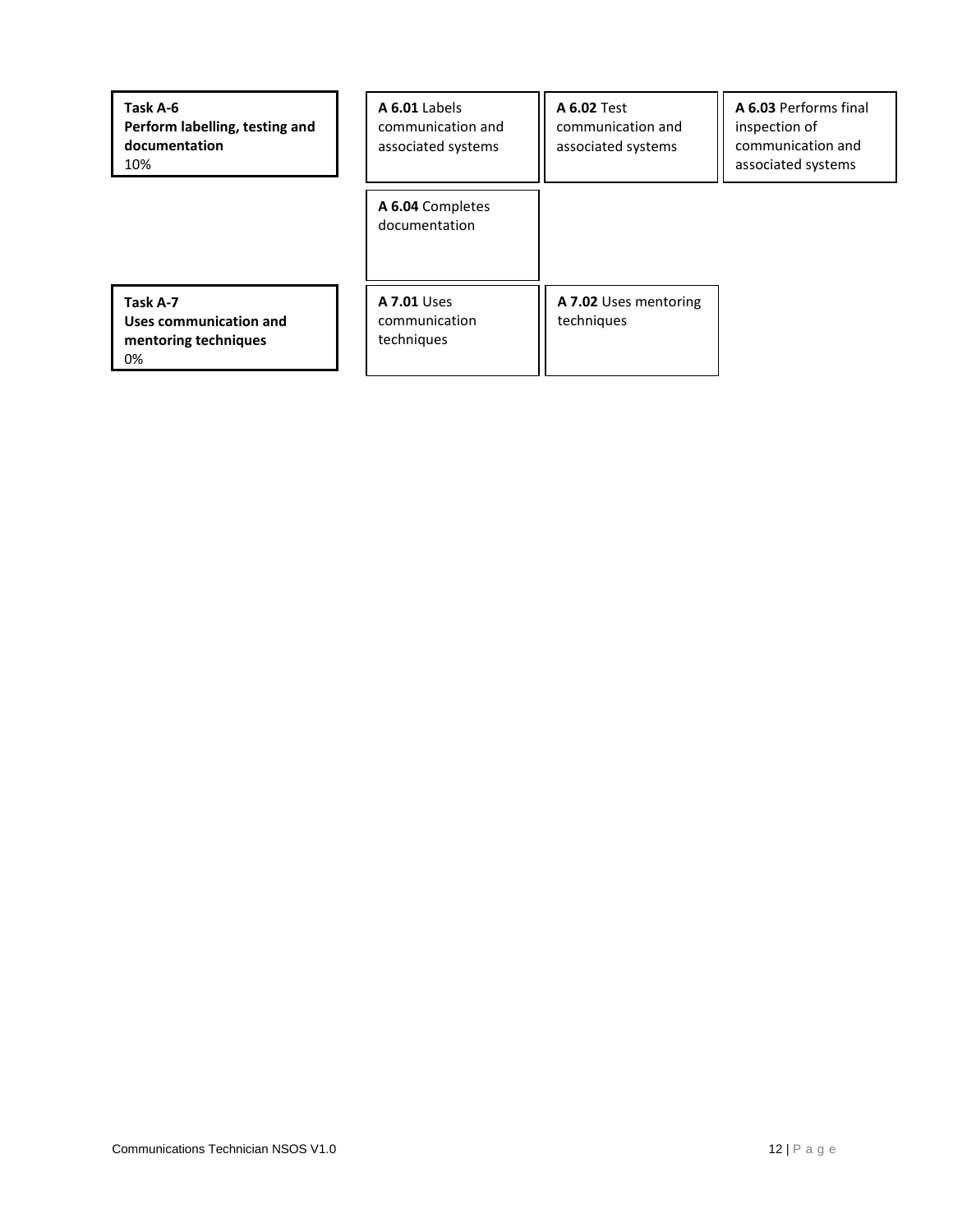### **B – INSTALLS AND SERVICES CABLES INSIDE AND OUTSIDE PLANT 50%**

| Task B-8<br>Lays out and creates cable<br>pathways (inside plant)<br>20%                         | B 8.01 Lays out and<br>installs cable<br>management and<br>support systems        | <b>B 8.02 Creates</b><br>openings             |                                                               |
|--------------------------------------------------------------------------------------------------|-----------------------------------------------------------------------------------|-----------------------------------------------|---------------------------------------------------------------|
| Task B-9<br>Lays out and creates cable<br>pathways (outside plant)<br>10%                        | <b>B 9.01</b> Lays out and<br>installs cable<br>management and<br>support systems | <b>B 9.02 Creates</b><br>openings             |                                                               |
| Task B-10<br>Selects and prepares cable for<br>installation (inside and outside<br>10%<br>plant) | <b>B 10.01 Determines</b><br>media type                                           | <b>B 10.02 Conducts</b><br>acceptance testing | <b>B 10.03 Installs pulling</b><br>medium in cable<br>pathway |
| Task B-11<br>Installs cable (inside and<br>outside plant)<br>50%                                 | <b>B 11.01</b> Installs cable<br>into support<br>infrastructure                   | <b>B 11.02 Terminates</b><br>cable            | <b>B 11.03 Installs firestop</b>                              |
| Task B-12<br>Services cable plant<br>infrastructure<br>10%                                       | <b>B 12.01 Performs cable</b><br>plant audit                                      | <b>B 12.02 Services cable</b><br>plant faults |                                                               |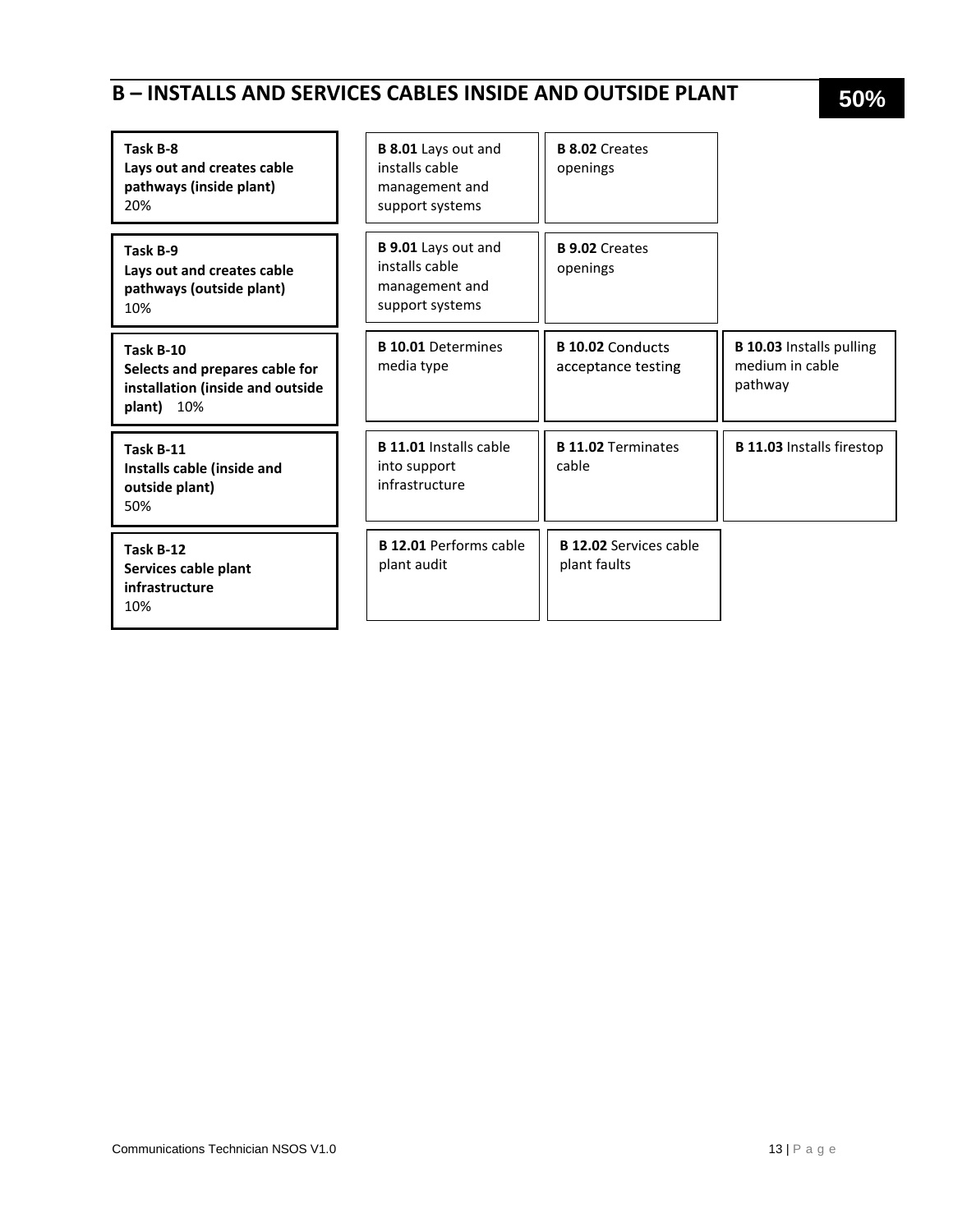### **C – INSTALLS AND SERVICES SIGNALING, COMMUNICATION AND**

### **ASSOCIATED SYSTEMS**

| Task C-13<br>Installs security and surveillance<br>systems<br>35%                    | C 13.01 Installs security<br>and surveillance<br>systems                                           | C 13.02 Performs<br>servicing of security and<br>surveillance systems           |
|--------------------------------------------------------------------------------------|----------------------------------------------------------------------------------------------------|---------------------------------------------------------------------------------|
| Task C-14<br>Installs and services<br>communication and associated<br>systems<br>40% | $C$ 14.01 Installs<br>voice/data/video (VDV)<br>and community antenna<br>television (CATV) systems | <b>C 14.02 Performs servicing</b><br>of communication and<br>associated systems |
| Task C-15<br>Installs and services building<br>automation systems<br>25%             | C 15.01 Installs building<br>automation systems                                                    | C 15.02 Performs<br>servicing of building<br>automation systems                 |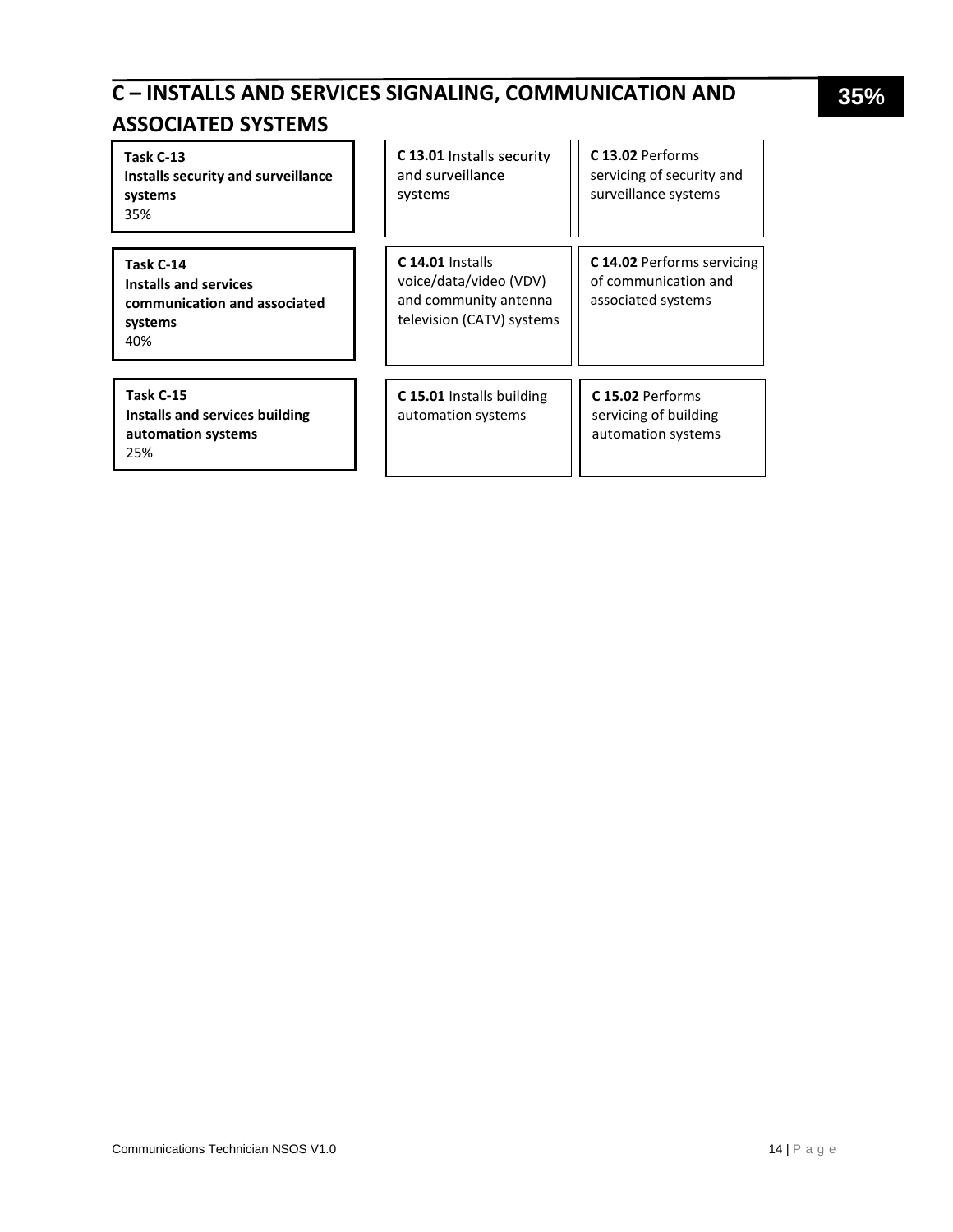## **MAJOR WORK ACTIVITY A**

### **MWA A Performs common occupational skills**

### **TASK A-1 Performs safety-related functions**

### **Task Descriptor**

Communication technicians are responsible for ensuring the safety of themselves and others in the work environment. They must follow company, client and jurisdictional regulations. It is critical that construction electricians be constantly aware of their surroundings and the hazards they may encounter.

### **A-1.01 Uses personal protective equipment (PPE) and safety equipment**

| Reading, Thinking, Oral Communication<br><b>Essential Skills</b> |  |
|------------------------------------------------------------------|--|
|------------------------------------------------------------------|--|

### **Performance Criteria**

| 1.01.01 | Organize PPE and safety equipment                             |
|---------|---------------------------------------------------------------|
| 1.01.02 | Select PPE and safety equipment specific to job task          |
| 1.01.03 | Recognize worn, damaged or defective PPE and safety equipment |
| 1.01.04 | Ensure fit of <b>PPE</b> and <b>safety equipment</b>          |
| 1.01.05 | Ensure cables and straps for <b>PPE</b> are secured           |
| 1.01.06 | Clean and store PPE and safety equipment                      |

### **Range of Variables**

*PPE* include: safety glasses (face shield), respirators, hardhats, footwear, gloves, coveralls, personal monitors, fall protection, hearing protection, high-visibility clothing *safety equipment* include: lockout devices, fire extinguishers, gas detectors, first aid kit, fall protection equipment and devices

**A-1.02 Maintains a safe worksite**

Essential Skills Document Use, Oral Communication, Working with Others

- **1.02.01** Recognize and address *hazards*
- **1.02.02** Report unsafe working conditions and near misses
- **1.02.03** Handle and store hazardous materials according to WHMIS
- **1.02.04** Install *safety protection*
- **1.02.05** Identify and implement ventilation in workspace
- **1.02.06** Ensure clear path of access and egress
- **1.02.07** Test air quality of confined spaces
- **1.02.08** Follow confined space procedures and *jurisdictional regulations*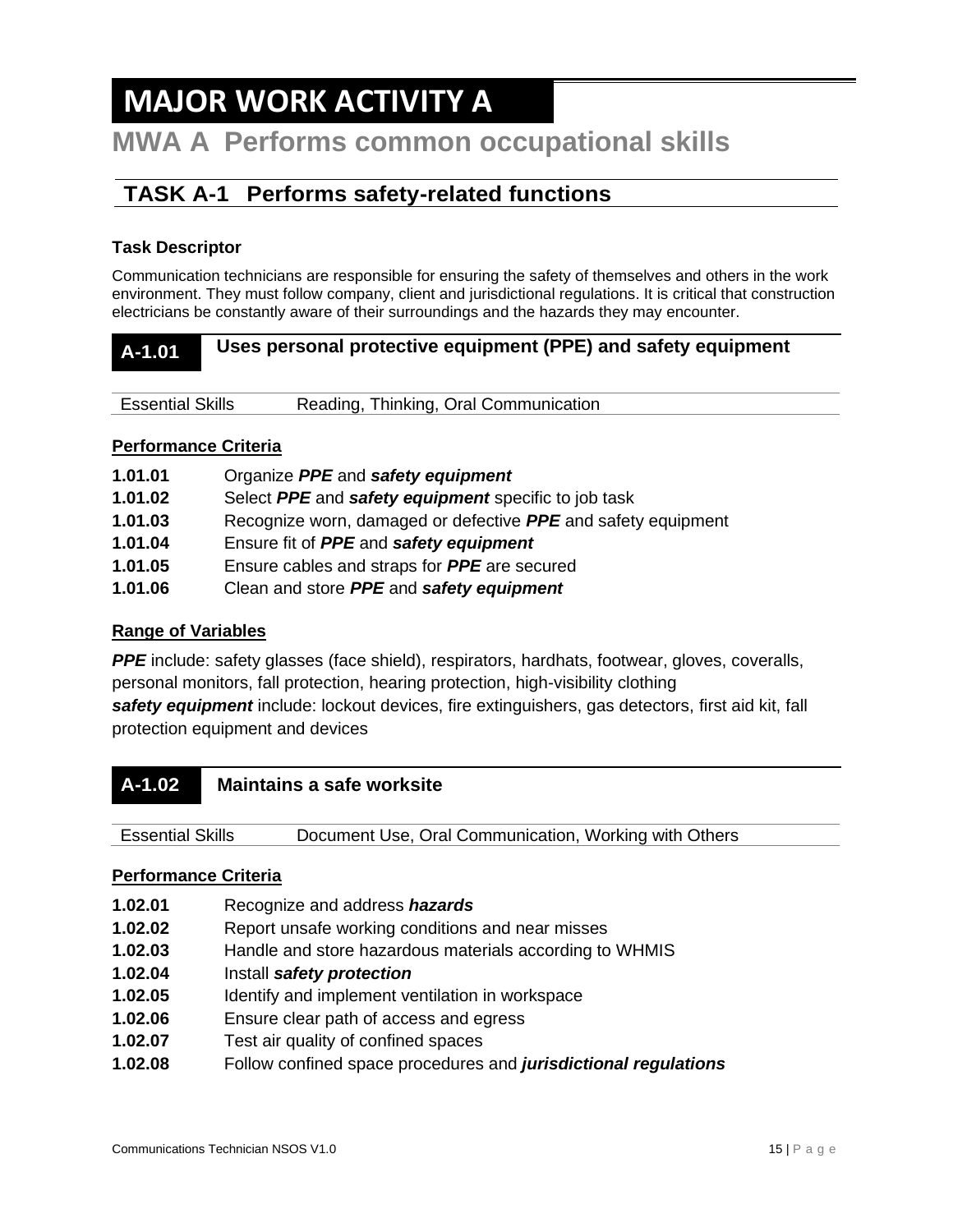*hazards* include: poor housekeeping, improper use of *PPE*, lack of monitoring devices, improper hardware selection, poor air quality, poor ventilation

*jurisdictional regulations* include: federal (Workplace Hazardous Materials Information System (WHMIS)), provincial/territorial (worker's rights and responsibilities), municipal *safety protection* include: signage, barrier tape and barricades, *PPE*, monitors, warning devices (e.g. horns)

**PPE** include: safety glasses (face shield), respirators, hardhats, footwear, gloves, coveralls, personal monitors, fall protection, hearing protection, high-visibility clothing

### **A-1.03 Performs lock-out and tag-out procedures**

Essential Skills Thinking, Document Use, Reading

### **Performance Criteria**

| 1.03.01 | Recognize and de-energize energy potential in machines, process systems     |
|---------|-----------------------------------------------------------------------------|
|         | and components and confirm zero-energy state                                |
| 1.03.02 | Follow recognized standard operating procedure (SOP) for shutdown, lock-out |
|         | and tag-out                                                                 |

### **Range of Variables**

*energy potential in machines, process systems and components* include: accumulators, suspended loads, pneumatic and hydraulic equipment, gravity, piping, pipe blockages, rotating equipment, stress, strain and/or tension, material memory (e.g. coiled cable, springs), electrical, thermal

| Performs access and egress procedures<br>$A-1.04$ |
|---------------------------------------------------|
|---------------------------------------------------|

Essential Skills Thinking, Document Use, Reading

#### **Performance Criteria**

1.04.01 Select *tools and equipment* for task 1.04.02 Perform mount /ascend and descend /dismount procedures in *work area* 1.04.03 Use required fall protection means 1.04.04 Verify appropriate *safety requirements*

### **Range of Variables**

*Tools and equipment* include: barricades, unlocking devices, access keys, PPE, ladders *work area* include: rooftops, power poles, confined spaces

*safety requirements* include: government safety regulations, manufactures recommendations, approved industry standards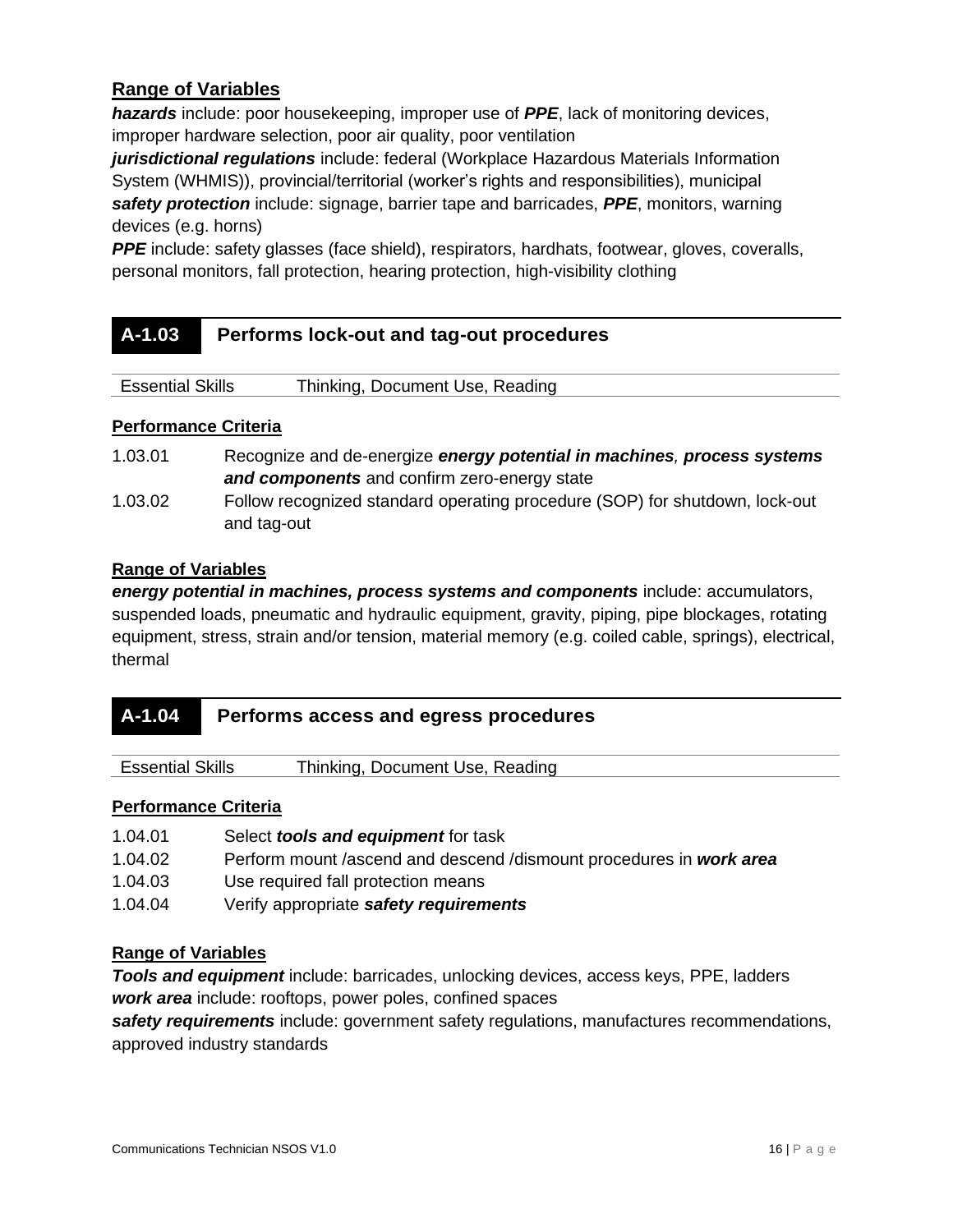### **TASK A-2 Uses tools and equipment**

### **Task Descriptor**

Communication technicians must be able to select, use and maintain tools and equipment in a safe and effective manner relevant to the task being performed.

### **A-2.01 Uses hand, portable power and specialty tools and equipment**

| <b>Essential Skills</b><br>Thinking, Numeracy, Continuous Learning |  |
|--------------------------------------------------------------------|--|
|--------------------------------------------------------------------|--|

### **Performance Criteria**

| 2.01.01 | Select required hand and power tools                               |
|---------|--------------------------------------------------------------------|
| 2.01.02 | Recognize worn, damaged or defective hand and portable power tools |
| 2.01.03 | Operate hand and portable power tools                              |
| 2.01.04 | Maintain <i>hand</i> and <i>portable power tools</i>               |
| 2.01.05 | Store hand and portable power tools                                |

### **Range of Variables**

*hand tools* include: wrenches, screwdrivers, measuring tools, hammers, hand saws, hydraulic tools, crimp tools, testing equipment, cable prep tools

*portable power tools* include: grinders, power metal saws, drilling machines, powder actuated devices

| $A - 2.02$                  | <b>Uses access equipment</b>                                                                   |
|-----------------------------|------------------------------------------------------------------------------------------------|
| <b>Essential Skills</b>     | Continuous Learning, Document Use, Thinking                                                    |
| <b>Performance Criteria</b> |                                                                                                |
| 2.02.01                     | Select access equipment                                                                        |
| 2.02.02                     | Set up and use <b>access equipment</b>                                                         |
| 2.02.03                     | Identify and remove from service unsafe, worn, damaged or defective <b>access</b><br>equipment |
| 2.02.04                     | Clean and lubricate access equipment                                                           |
| 2.02.05                     | Store access equipment                                                                         |

### **Range of Variables**

*access equipment* include: powered mobile equipment (PME), ladders



Essential Skills Thinking, Oral Communication, Working with Others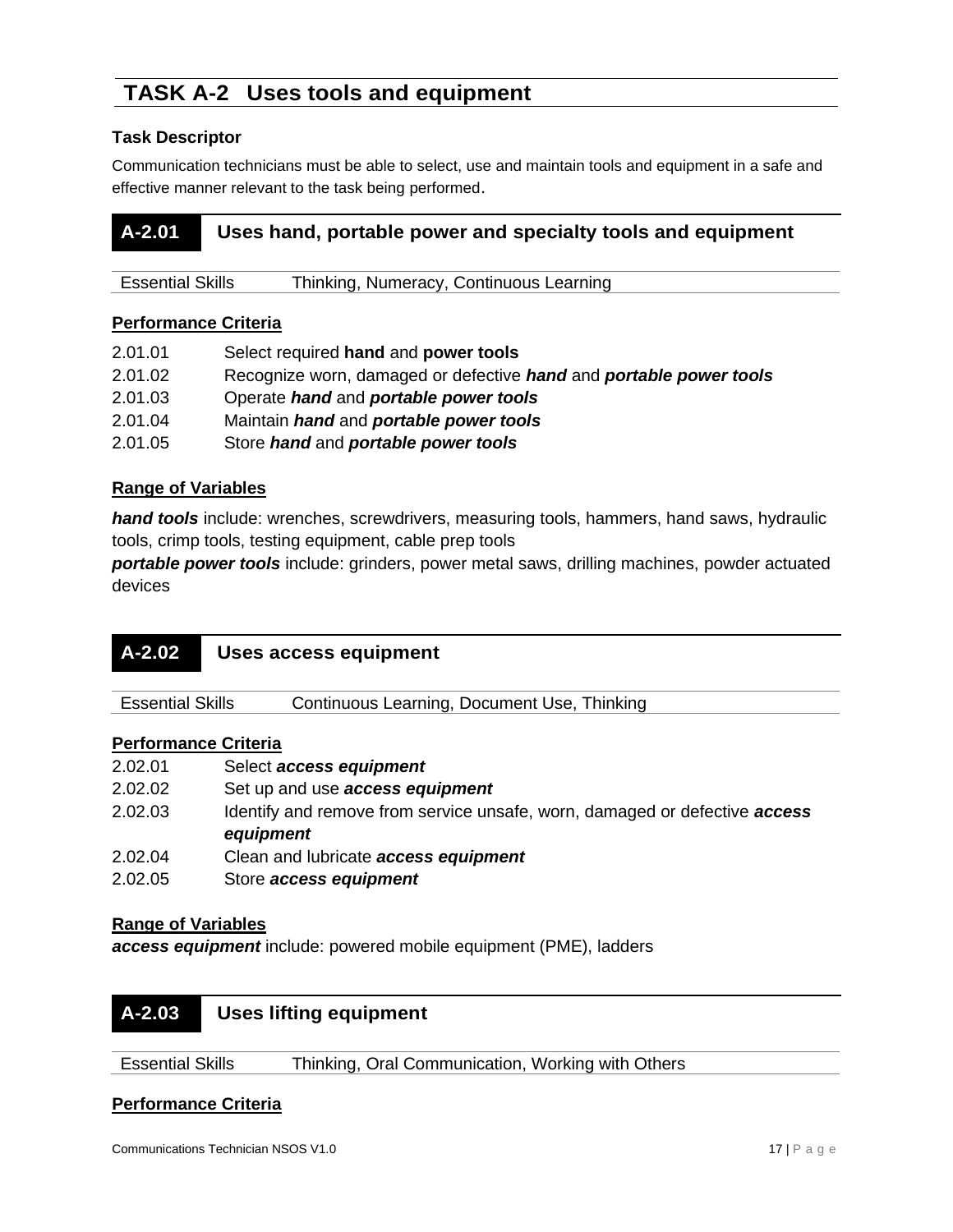- 2.03.01 Identify traffic areas and potential hazards
- 2.03.02 Install barricades and signage to contain work zone
- 2.03.03 Select lifting equipment
- 2.03.04 Visually and mechanically inspect for worn, damaged and defective lifting equipment
- 2.03.05 Report, tag and decommission unsafe, damaged and defective lifting equipment

*potential hazards* include: overhead hazards, dropped loads, congested worksites, confined spaces, trenches

### **TASK A-3 Organizes work**

### **Task Descriptor**

Communication technicians organize projects in order to safely and efficiently use material, labour, tools and equipment. They interpret drawings, plans and specifications to identify required resources. Prior to starting they must plan their tasks, prepare the worksite and organize the materials and supplies needed. Communication technicians must document their work and prepare as-built drawings and operations and maintenance (O&M) manuals.

| A-3.01 | Interprets plans, drawings and specifications |
|--------|-----------------------------------------------|
|--------|-----------------------------------------------|

| <b>Essential Skills</b> | Thinking, Document Use, Working with Others |  |
|-------------------------|---------------------------------------------|--|
|-------------------------|---------------------------------------------|--|

### **Performance Criteria**

- 3.01.01 Determine scope of job
- 3.01.02 Develop a safety plan
- 3.01.03 Gather documents
- 3.01.04 Determine tools and equipment
- 3.01.05 Identify required materials
- 3.01.06 Produce field drawings and sketches
- 3.01.07 Coordinate work with other trades
- 3.01.08 Estimate time to complete job

### **Range of Variables**

*scope of job* include: labour and equipment requirements *documents* include: work orders (written), Safety Data Sheets (SDS), safety documents, manuals, standard operating procedure (SOP), drawings *materials* include: consumables, parts, rigging, lifting equipment

### **A-3.02 Organizes material and supplies**

Essential Skills Numeracy, Writing, Document Use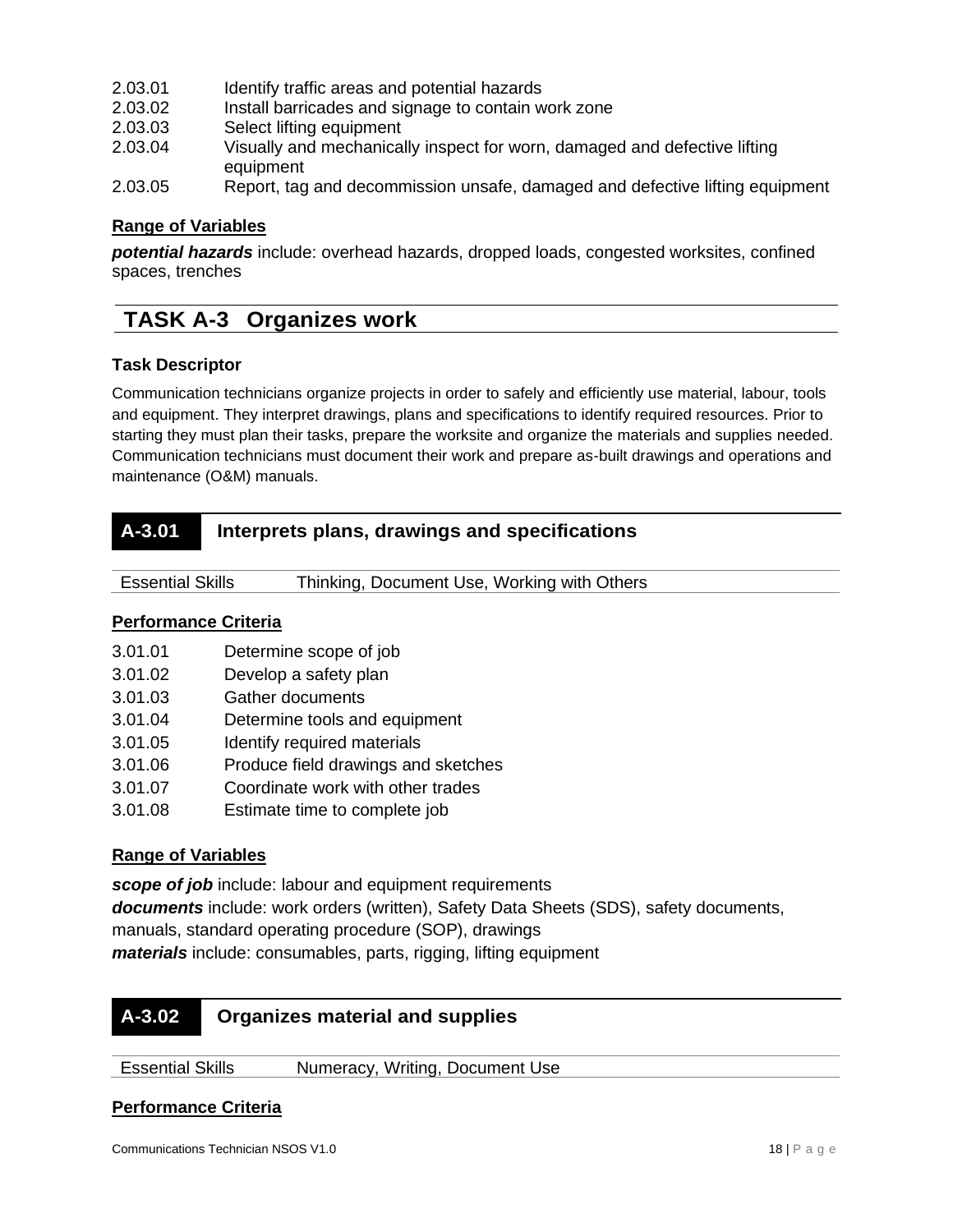| 3.02.01 | Identify and select <i>materials</i> and <i>supplies</i>                                                    |
|---------|-------------------------------------------------------------------------------------------------------------|
| 3.02.02 | Locate, order and schedule delivery of <i>materials</i> and <i>supplies</i>                                 |
| 3.02.03 | Load, unload and store <i>materials</i> and <i>supplies</i>                                                 |
| 3.02.04 | Perform material take-off to identify required <i>materials</i> and <i>supplies</i>                         |
| 3.02.05 | Coordinate receiving of <i>materials</i> and <i>supplies</i> to ensure delivery of shipment                 |
| 3.02.06 | Verify shipments of <i>materials</i> and <i>supplies</i> to ensure that quality and quantity<br>match order |
|         |                                                                                                             |

3.02.07 Perform inventory control

### **Range of Variables**

*materials* include: wires and cables, distribution equipment, fittings, raceways, support hardware, connectivity hardware, active components, passive components

*supplies* (consumables) include: pulling compounds, tape, thread compounds, cable tie, hook and loop closures

| $A - 3.03$              | <b>Plans project tasks and procedures</b>  |
|-------------------------|--------------------------------------------|
| <b>Essential Skills</b> | Numeracy, Digital Technology, Document Use |

### **Performance Criteria**

| 3.03.01 | Visually inspect work environment to determine job requirements from approved<br>documentation |
|---------|------------------------------------------------------------------------------------------------|
| 3.03.02 | Determine labour and equipment requirements                                                    |
| 3.03.03 | Establish and maintain schedules                                                               |
| 3.03.04 | Coordinate work with other trades                                                              |
| 3.03.04 | Draw and sketch layouts                                                                        |

### **A-3.04 Prepares worksite**

Essential Skills Document Use, Digital Technology, Numeracy

#### **Performance Criteria**

- 3.04.01 Perform pre-job assessment
- 3.04.02 Visually inspect to identify traffic areas and *potential hazards*
- 3.04.03 Install barricades and signage to contain work zone
- 3.04.04 Create openings and penetrations in structures and equipment
- 3.04.05 Ensure sufficient lighting and ventilation of work area
- 3.04.06 Ensure required materials and equipment are on site
- 3.04.07 Control workplace and storage access
- 3.04.08 Ensure surveys and locates are completed and marked-out

### **Range of Variables**

*potential hazards* include: confined spaces and trenches, overhead hazards, uneven ground, high traffic area, elevated work areas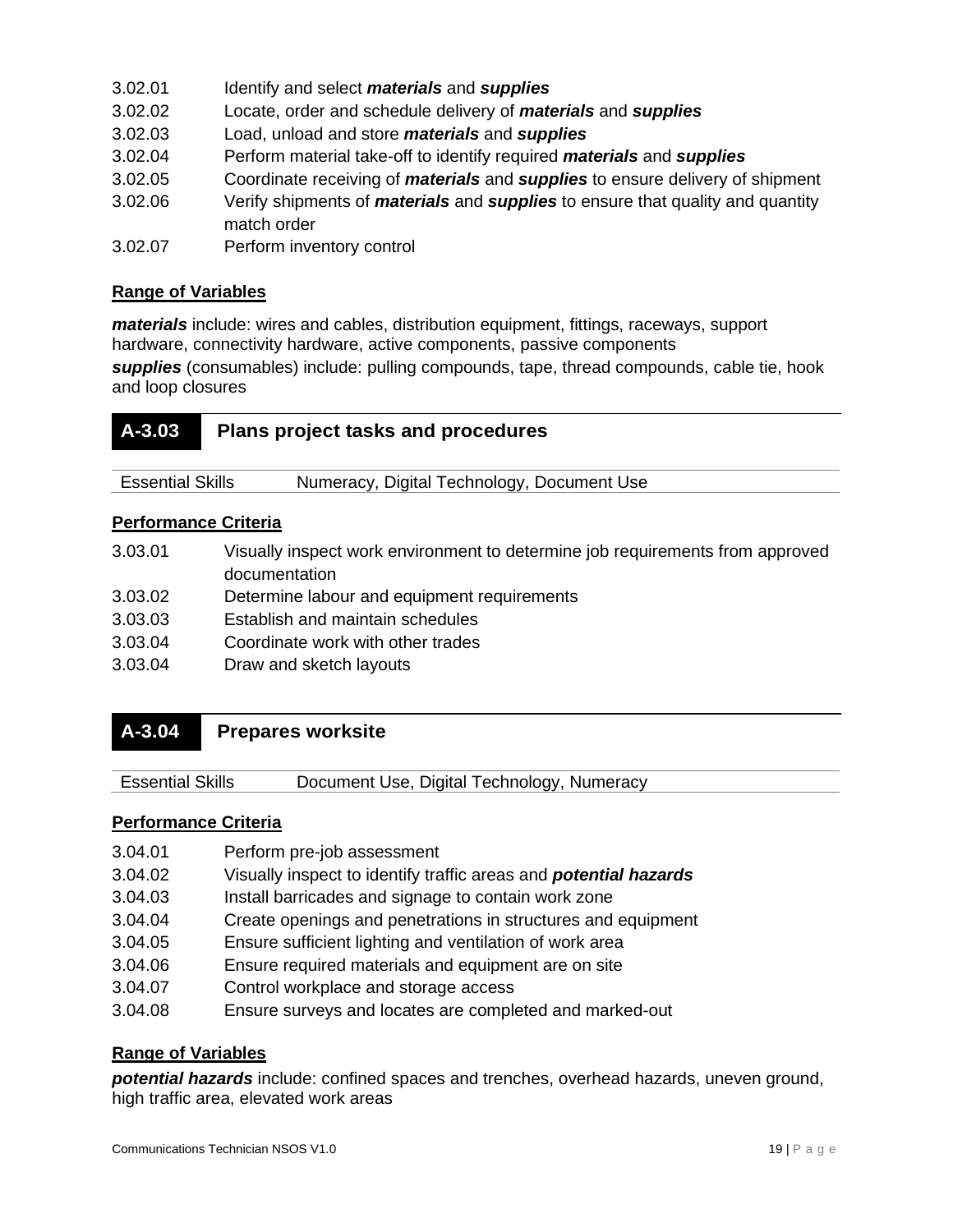### **TASK A-4 Installs support components**

### **Task Descriptor**

Communication technicians fabricate support structures to protect and support equipment and components. They use various methods to secure equipment to structures in order to maintain a safe installation, and reduce hazards and unwanted movements. Seismic restraint systems are used as a secondary support.

| A-4.01 | Installs brackets, hangers and fasteners |
|--------|------------------------------------------|
|        |                                          |

### **Performance Criteria**

| 4.01.01 | Select brackets, hangers and fasteners                |
|---------|-------------------------------------------------------|
| 4.01.02 | Determine installation location to avoid obstructions |
| 4.01.03 | Secure brackets, hangers and fasteners to structure   |

Essential Skills Numeracy, Document Use, Thinking

### **Range of Variables**

*obstructions* include: duct work, plumbing pipes, structural members, equipment *brackets* includes: angle brackets, T brackets, L brackets, floor brackets, ceiling brackets *hangers* include: trapezes, pipe clamps, beam clamps, J-hooks *fasteners* include: spring nuts, bolts, screws, concrete anchors

| $A-4.02$                | Installs seismic restraint systems |
|-------------------------|------------------------------------|
| <b>Essential Skills</b> | Numeracy, Document Use, Thinking   |
| Dorformanco Critoria    |                                    |

### **Performance Criteria**

| 4.02.01 | Select seismic restraint systems                                  |
|---------|-------------------------------------------------------------------|
| 4.02.02 | Determine installation location to avoid obstructions             |
|         | obstructions are avoided                                          |
| 4.02.03 | Position, mount and secure seismic restraint systems to structure |

### **Range of Variables**

*seismic restraint systems* include: chains, cables, rods, aircraft wires *obstructions* include: duct work, plumbing pipes

### **TASK A-5 Commissions and decommissions communication and associated systems**

### **Task Descriptor**

Communication technicians start up and commission communication and associated systems to ensure safe and intended operation. Commissioning of communication and associated systems may require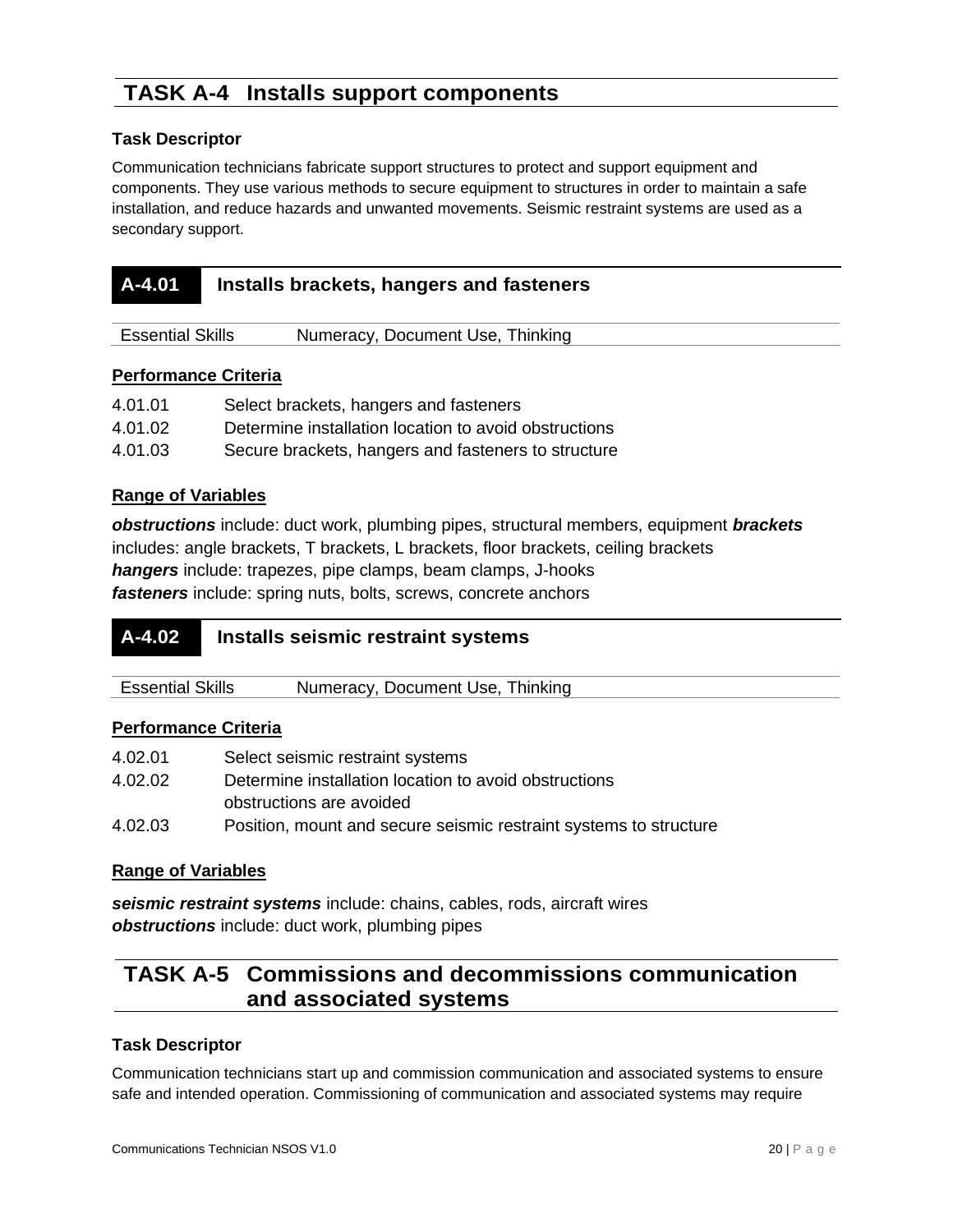liaison with equipment manufacturers. Communication technicians also shut down systems to perform preventative maintenance or to replace defective equipment. They decommission systems to prepare them for removal.

| $A - 5.01$              | systems. | Performs commissioning of communication and associated |
|-------------------------|----------|--------------------------------------------------------|
| <b>Essential Skills</b> |          | Document Use, Numeracy, Thinking                       |

|  |  | Performance Criteria |
|--|--|----------------------|
|  |  |                      |

| 5.01.01 | Identify systems or equipment that needs to be commissioned                                                                         |
|---------|-------------------------------------------------------------------------------------------------------------------------------------|
| 5.01.02 | Test systems or equipment for faults                                                                                                |
| 5.01.03 | Follow specifications sequence for startup                                                                                          |
| 5.01.04 | Check system peripherals for specified operation system                                                                             |
| 5.02.05 | Adjust components to achieve desired operation                                                                                      |
| 5.01.06 | Verify that safety and shipping material has been removed from equipment and<br>check for tools and loose hardware prior to startup |
| 5.01.07 | Notify required personnel of startup procedure                                                                                      |

### **Range of Variables**

*communication systems* include: VDV and CATV systems, distributed antenna system (DAS), PA systems, intercom systems, nurse call systems, Ethernet and industrial data communication systems

*associated systems* include: wireless, telephone systems, data systems, security and surveillance systems, PA and intercom systems, nurse call systems, patient wandering systems

### **A-5.02 Performs decommissioning of communication and associated systems**

| <b>Essential Skills</b> | Document Use, Reading, Numeracy |
|-------------------------|---------------------------------|
|-------------------------|---------------------------------|

### **Performance Criteria**

- 5.02.01 Identify systems or equipment that needs to be decommissioned 5.02.02 Isolate systems outside scope of work
- 5.02.03 Follow specifications sequence for shutdown
- 5.02.04 Remove identified system
- 5.02.05 Ensure proper disposal of system and materials
- 5.02.06 Notify required personnel of shutdown procedure

### **Range of Variables**

*communication systems* include: VDV and CATV systems, distributed antenna system (DAS), PA systems, intercom systems, nurse call systems, Ethernet and industrial data communication systems

*associated systems* include: wireless, telephone systems, data systems, security and surveillance systems, PA and intercom systems, nurse call systems, patient wandering systems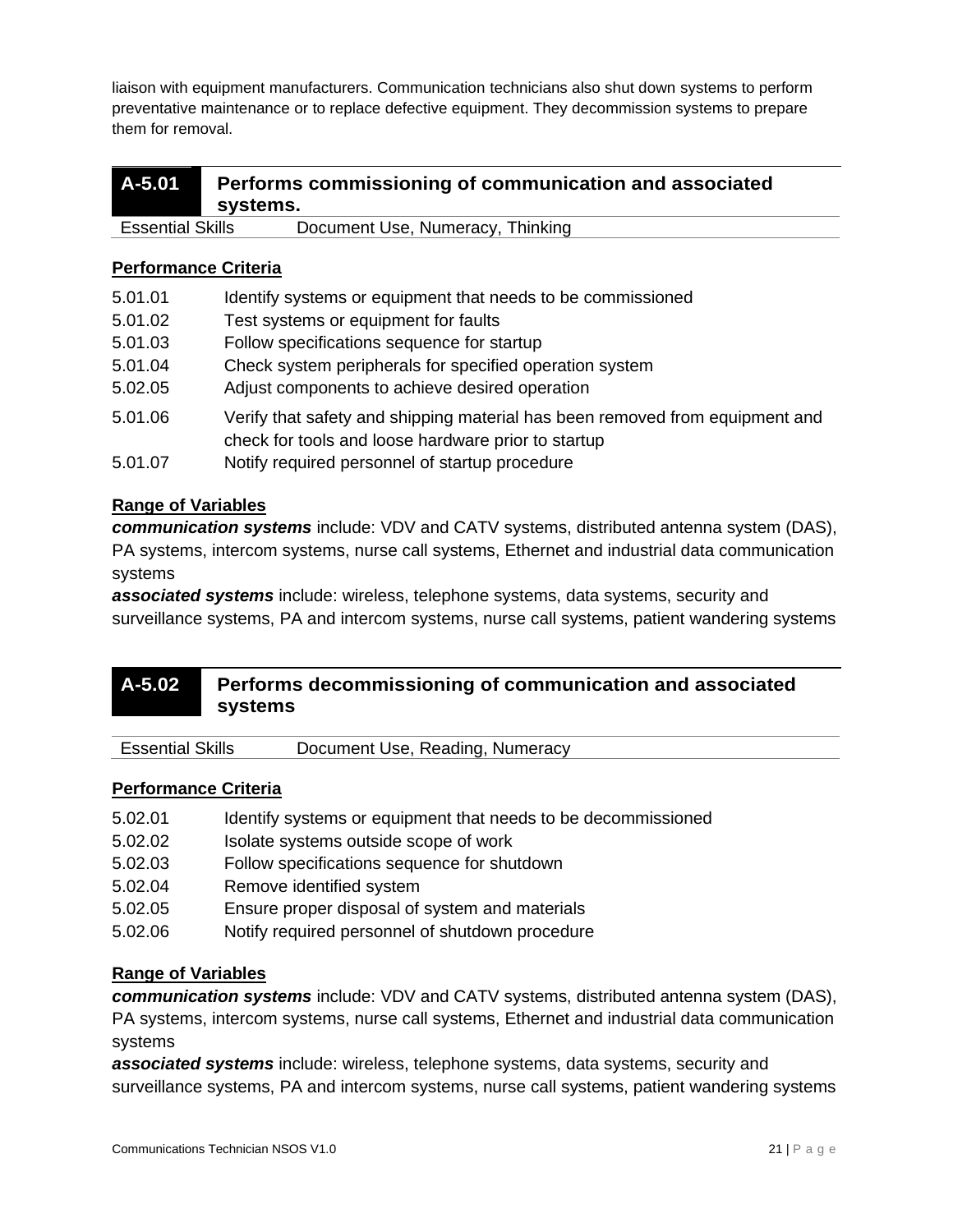### **TASK A-6 Performs labelling, testing and documentation**

### **Task Descriptor**

Communication technicians label communication and associated systems such VDV and CATV systems, distributed antenna system (DAS), PA systems, intercom systems, nurse call systems, wireless, telephone systems, data systems, security and surveillance systems, PA and intercom systems, nurse call systems, and patient wandering systems. They perform tests of these systems and resolve any deficiencies once they have been inspected.

| A-6.01                  | Labels communication and associated systems |                                |
|-------------------------|---------------------------------------------|--------------------------------|
|                         |                                             |                                |
| <b>Essential Skills</b> |                                             | Reading, Document Use, Writing |

#### **Performance Criteria**

| 6.01.01 | Identify labelling requirements                       |
|---------|-------------------------------------------------------|
| 6.01.02 | Audit client labelling specifications, if supplied    |
| 6.01.03 | Place mechanically printed label on system components |
| 6.01.04 | Complete as-built documentations per site conditions  |

#### **Range of Variables**

*associated systems* include: wireless, telephone systems, data systems, security and surveillance systems, PA and intercom systems, nurse call systems, patient wandering systems *communication systems* include: VDV and CATV systems, distributed antenna system (DAS), PA systems, intercom systems, nurse call systems, Ethernet and industrial data communication systems

*requirements* include: drawings and specifications, current industry standards, CSA, job and manufacturers' specifications, company or client site-specific standards

*system components* include: mounting equipment, station and distribution cable ends, termination hardware, inter-connect cables, raceway and pathways, patch cords and equipment cords

### **A-6.02 Tests communication and associated systems**

| <b>Essential Skills</b> | Digital Technology, Reading, Document Use |
|-------------------------|-------------------------------------------|
|                         |                                           |

- 6.02.01 Identify system to be tested
- 6.02.02 Select industry approved test equipment
- 6.02.03 Perform test of system
- 6.02.04 Interpret test results
- 6.02.05 Verify test results of system according to *specifications*
- 6.02.06 Document test results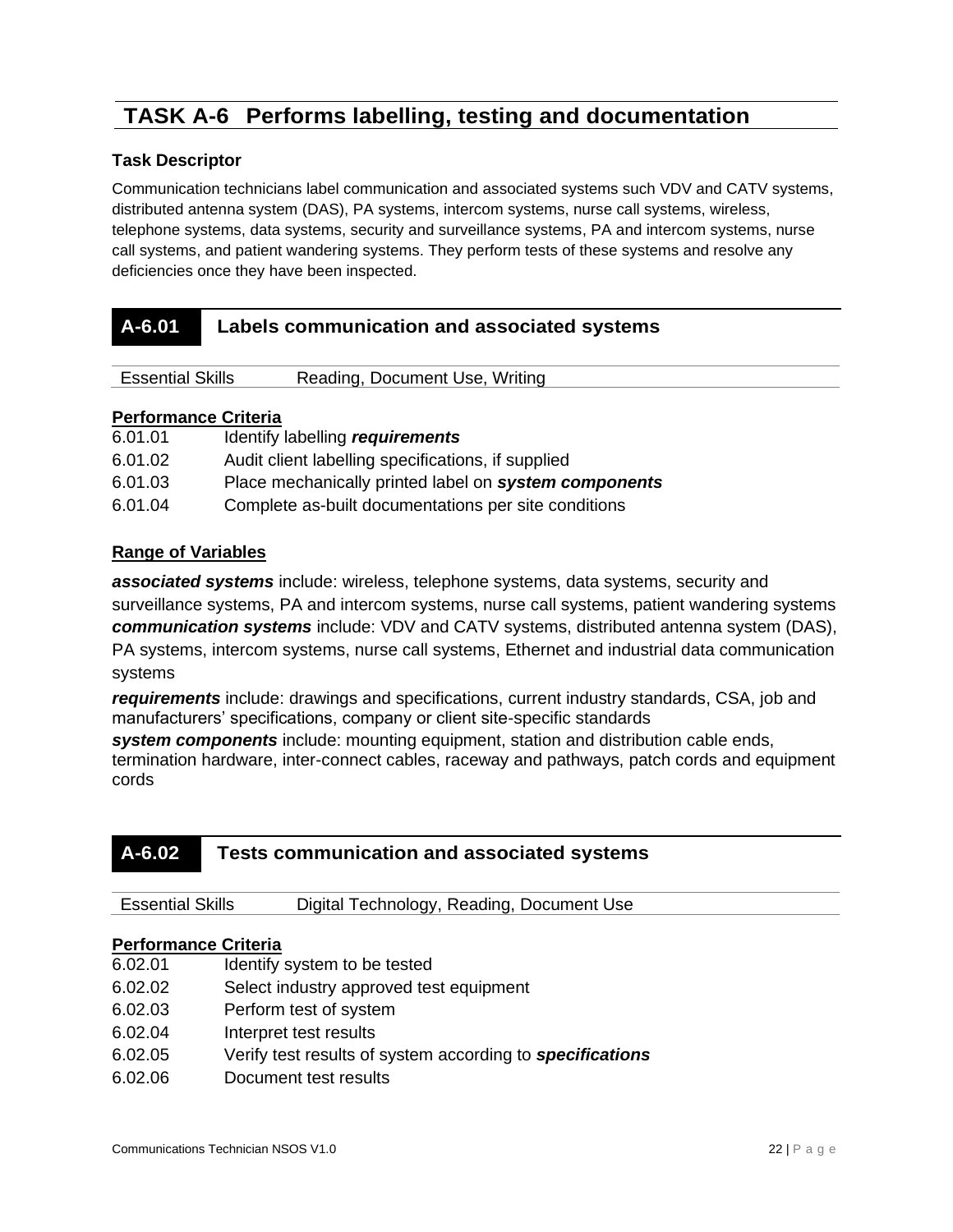*associated systems* include: wireless, telephone systems, data systems, security and surveillance systems, PA and intercom systems, nurse call systems, patient wandering systems *communication systems* include: VDV and CATV systems, distributed antenna system (DAS), PA systems, intercom systems, nurse call systems, Ethernet and industrial data communication systems

*specifications* include: drawings, TIA, job and manufacturers' specifications and company or client site -specific standards

### **A-6.03 Performs final inspection of communication and associated systems**

Essential Skills Working with Others, Oral Communication, Document Use

### **Performance Criteria**

| 6.03.01 | Conduct walk through of the installation           |
|---------|----------------------------------------------------|
| 6.03.02 | Verify systems are labelled, tested and documented |
| 6.03.03 | Resolve any deficiencies                           |

### **Range of Variables**

*associated systems* include: wireless, telephone systems, data systems, security and surveillance systems, PA and intercom systems, nurse call systems, patient wandering systems *communication systems* include: VDV and CATV systems, distributed antenna system (DAS), PA systems, intercom systems, nurse call systems, Ethernet and industrial data communication systems

| $A - 6.04$              | <b>Completes documentation</b> |
|-------------------------|--------------------------------|
| <b>Essential Skills</b> | Writing, Reading, Document Use |

#### **Performance Criteria**

| 6.04.01 | Collect job site specific <b>documentation</b>      |
|---------|-----------------------------------------------------|
| 6.04.02 | Audit documentation for accuracy                    |
| 6.04.03 | Create customer facing documents                    |
| 6.04.04 | Submit documentation as required by local authority |

### **Range of Variables**

*documentation* include: cable records, test document, as-built information, work orders, change orders, equipment records, firestop records, inspection data, company-specific documents

### **TASK A-7 Uses Communication and Mentoring Techniques**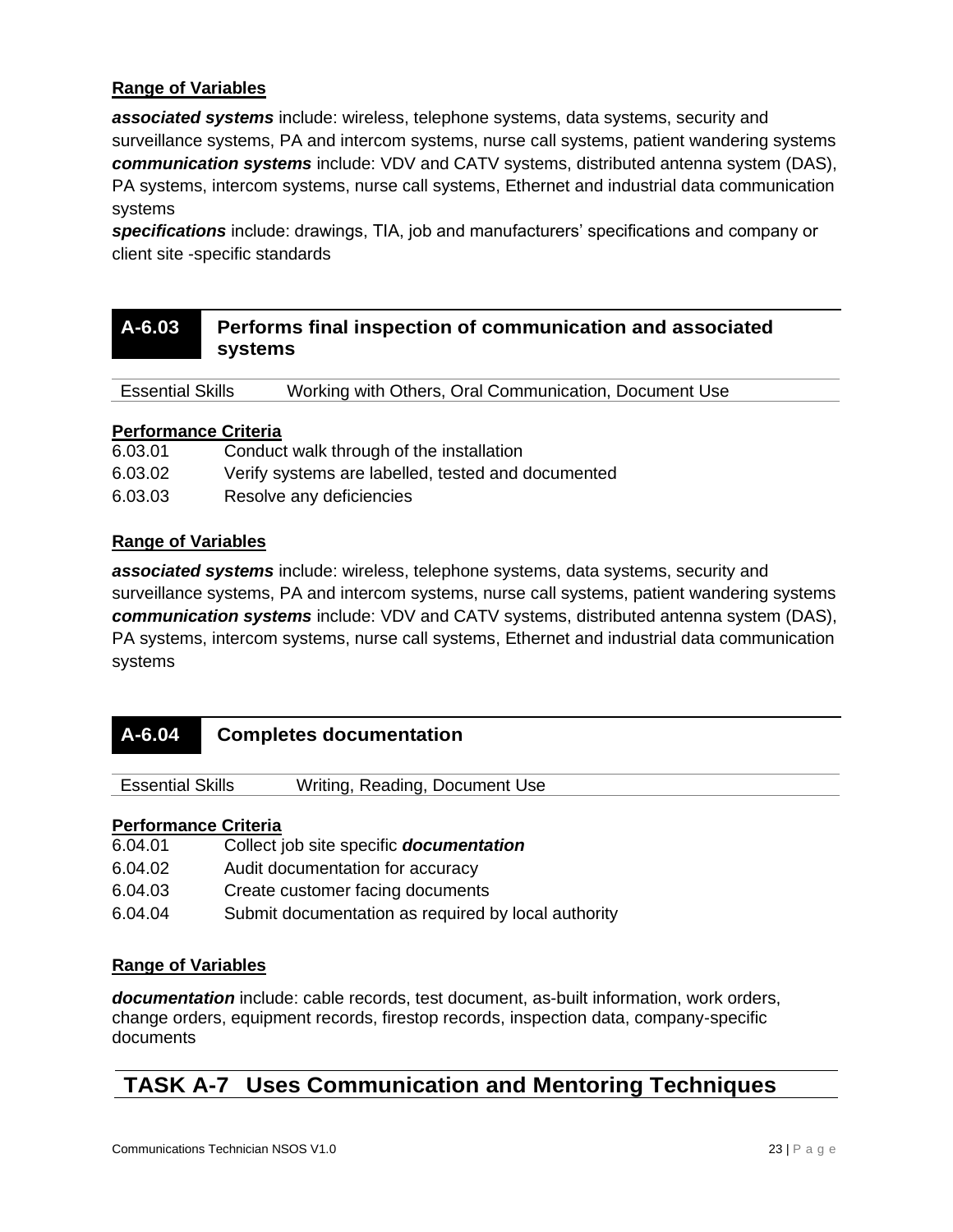### **Task Descriptor**

Learning in the trades is done primarily in the workplace with tradespeople passing on their skills and knowledge to apprentices, as well as sharing knowledge among themselves. Apprenticeship is, and always has been about mentoring – learning workplace skills and passing them on. Because of the importance of this to the trade, this task covers the activities related to communication in the workplace and mentoring skills.

| <b>A-7.01</b> | Uses communication techniques |
|---------------|-------------------------------|
|               |                               |

### **Performance Criteria**

- 7.01.01 Demonstrates *communication practices* individually or in a group
- 7.01.02 Listens using *active listening* practices
- 7.01.03 Receives and responds to feedback on work

Essential Skills Reading, Writing, Oral Communication

- 7.01.04 Explains and provides feedback
- 7.01.05 Uses questioning to improve communication
- 7.01.06 Participates in safety and information meetings
- 7.01.07 Confirms understanding of information

#### **Range of Variables**

*communication practices* include: verbal communication techniques, written communication techniques, electronic communication techniques, hand signal techniques *active listening* include: hearing, interpreting, reflecting, responding, paraphrasing, questioning

Essential Skills Oral Communication, Working with Others, Continuous Learning

- 7.02.01 Demonstrates performance of a skill to a learner
- 7.02.02 Set up conditions required for a learner to develop proficiency in a skill
- 7.02.03 Assess and give feedback
- 7.02.04 Support apprentices in pursuing technical training opportunities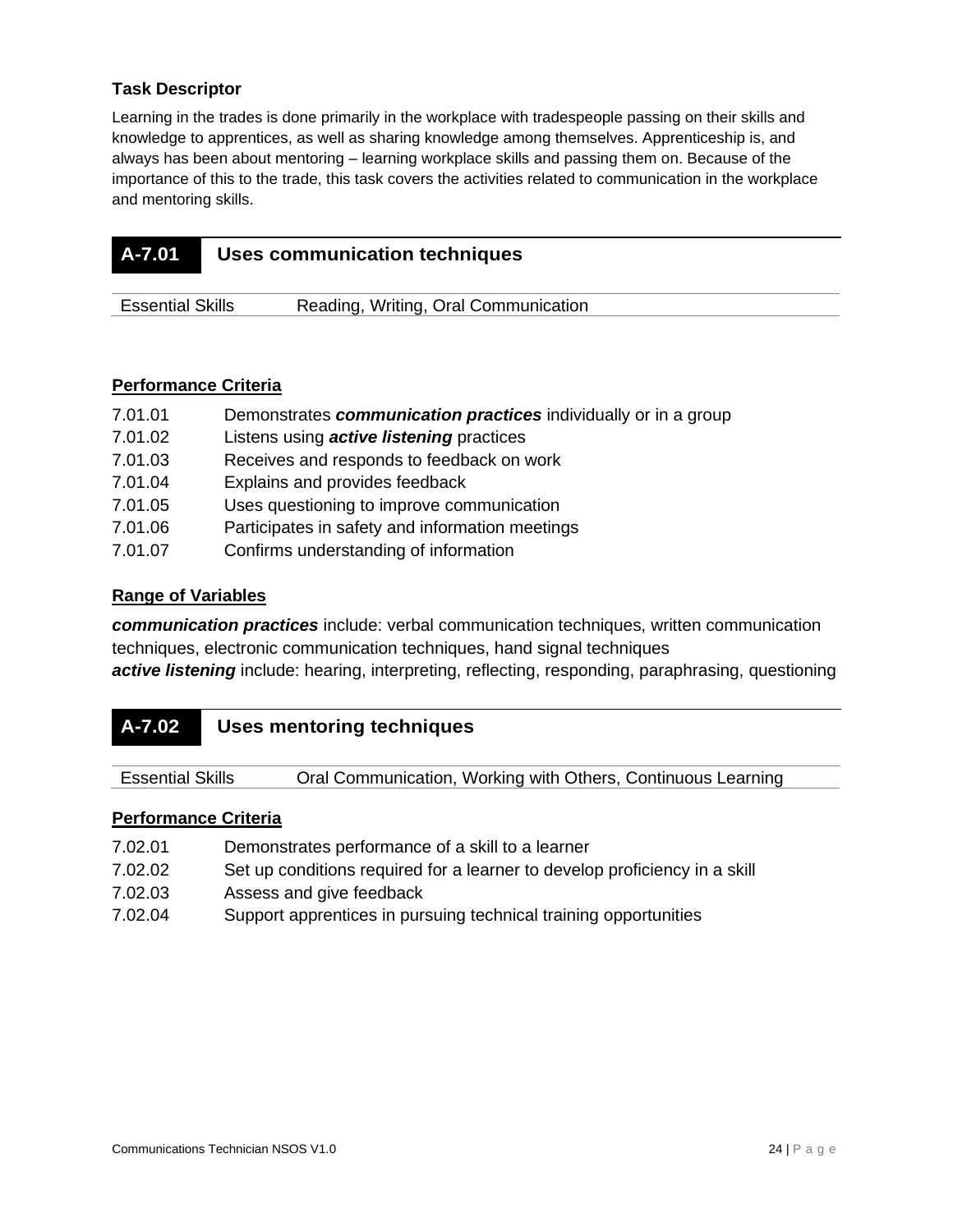### **MAJOR WORK ACTIVITY B**

### **MWA B INSTALLS AND SERVICES CABLES INSIDE AND OUTSIDE PLANT**

### **TASK B-8 Lays out and creates cable pathways (inside plant)**

### **Task Descriptor**

Communication technicians lay out and create cable pathways (inside of the plant). They visually inspect the work area and fasten cable management and support systems according to CEC and manufacturer specifications before installing a sleeve or poke-thru device.

### **B-8.01 Lays out and installs cable management and support systems**

Essential Skills Document Use, Thinking, Working with Others

### **Performance Criteria**

- 8.01.01 Interprets drawings and specifications
- 8.01.02 Identifies utility location information
- 8.01.03 Visually inspects work area
- 8.01.04 Sets up *tools and equipment*
- 8.01.05 Fastens *cable management and support systems* according to CEC and manufacturer specifications

### **Range of Variables**

*cable management and support systems* include: J-hooks, cable trays, sleeving, seismic bracing, duct

*tools and equipment* include: cutting and fastening tools

### **B-8.02 Creates openings**

Essential Skills Document Use, Thinking, Working with Others

#### **Performance Criteria**

- 8.02.01 Identifies *material* to be bored
- 8.02.02 Selects appropriate tools and equipment
- 8.02.03 Installs sleeve or poke-thru device

### **Range of Variables**

*material* include: concrete, drywall, steel, wood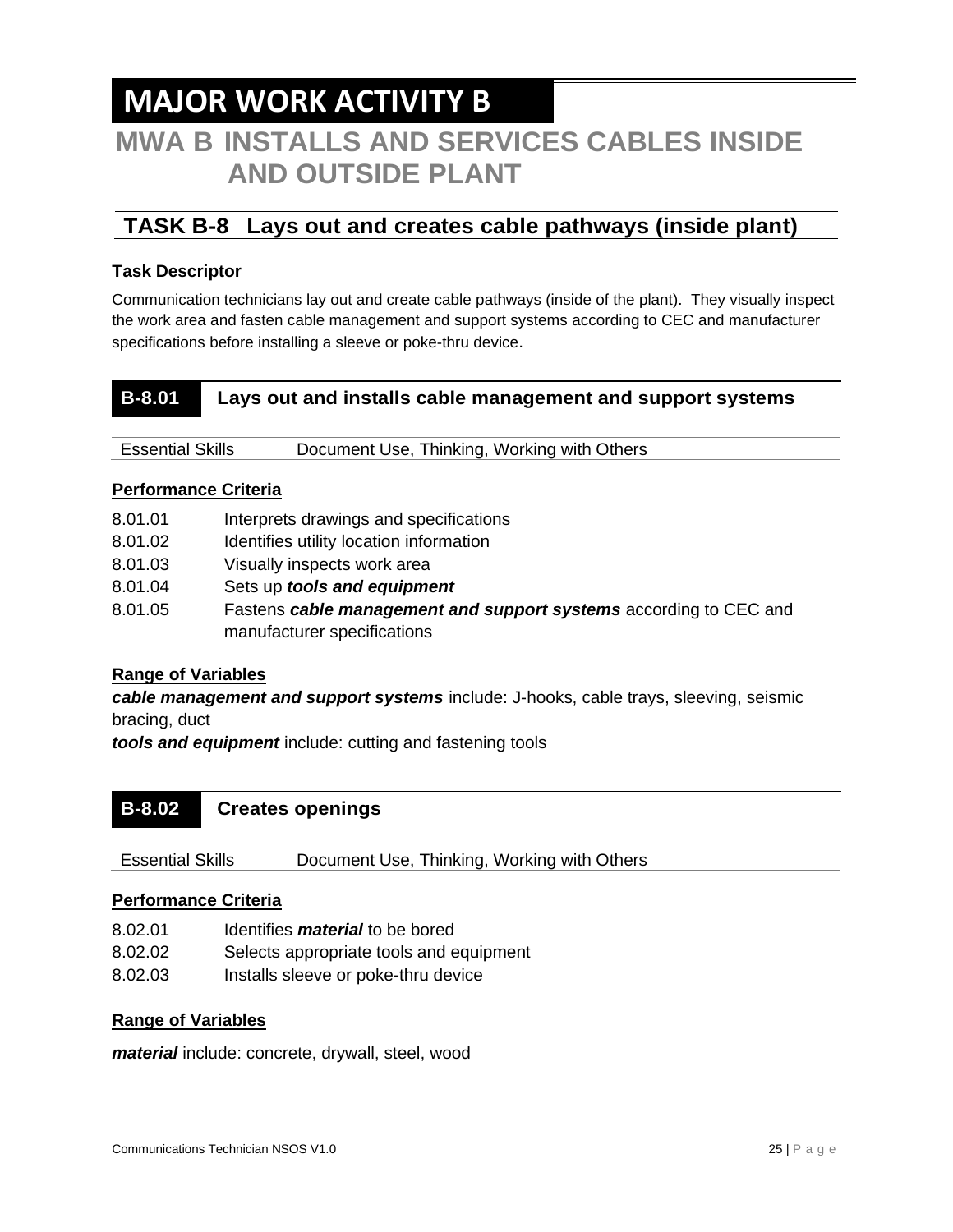### **TASK B-9 Lays out and creates cable pathways (outside plant).**

### **Task Descriptor**

Communication technicians lay out and create cable pathways (outside of the plant). They visually inspect the work area and fasten cable management and support systems according to applicable authority having jurisdiction before installing a sleeve or poke-thru device.

| <b>B-9.01</b>           |  | Lays out and installs cable management and support systems |
|-------------------------|--|------------------------------------------------------------|
| <b>Essential Skills</b> |  | Document Use, Thinking, Working with Users                 |

#### **Performance Criteria**

| 9.01.01 | Interprets drawings and specifications                               |
|---------|----------------------------------------------------------------------|
| 9.01.02 | Identifies utility location information                              |
| 9.01.03 | Acquires proper authorization from governing utility                 |
| 9.01.04 | Visually inspects work area                                          |
| 8.01.05 | Sets up tools and equipment                                          |
| 8.01.06 | Fastens cable management and support systems according to applicable |
|         | authority having jurisdiction                                        |

### **Range of Variables**

*cable management and support systems* include: support strands, duct, poles, guy wires *tools and equipment* include: cutting and fastening tools, bucket trucks, winches *jurisdiction* include*:* municipal, provincial, federal, governing utility

### **B-9.02 Creates openings**

Essential Skills Document Use, Thinking, Working with Others

#### **Performance Criteria**

9.02.01 Identifies *material* to be bored 9.02.02 Selects appropriate *tools and equipment* 9.02.03 Installs sleeve or poke-thru device

### **Range of Variables**

*material* includes: subterranean, concrete, drywall, steel, wood

### **TASK B-10 Selects and prepares cable for installation (inside and outside plant).**

#### **Task Descriptor**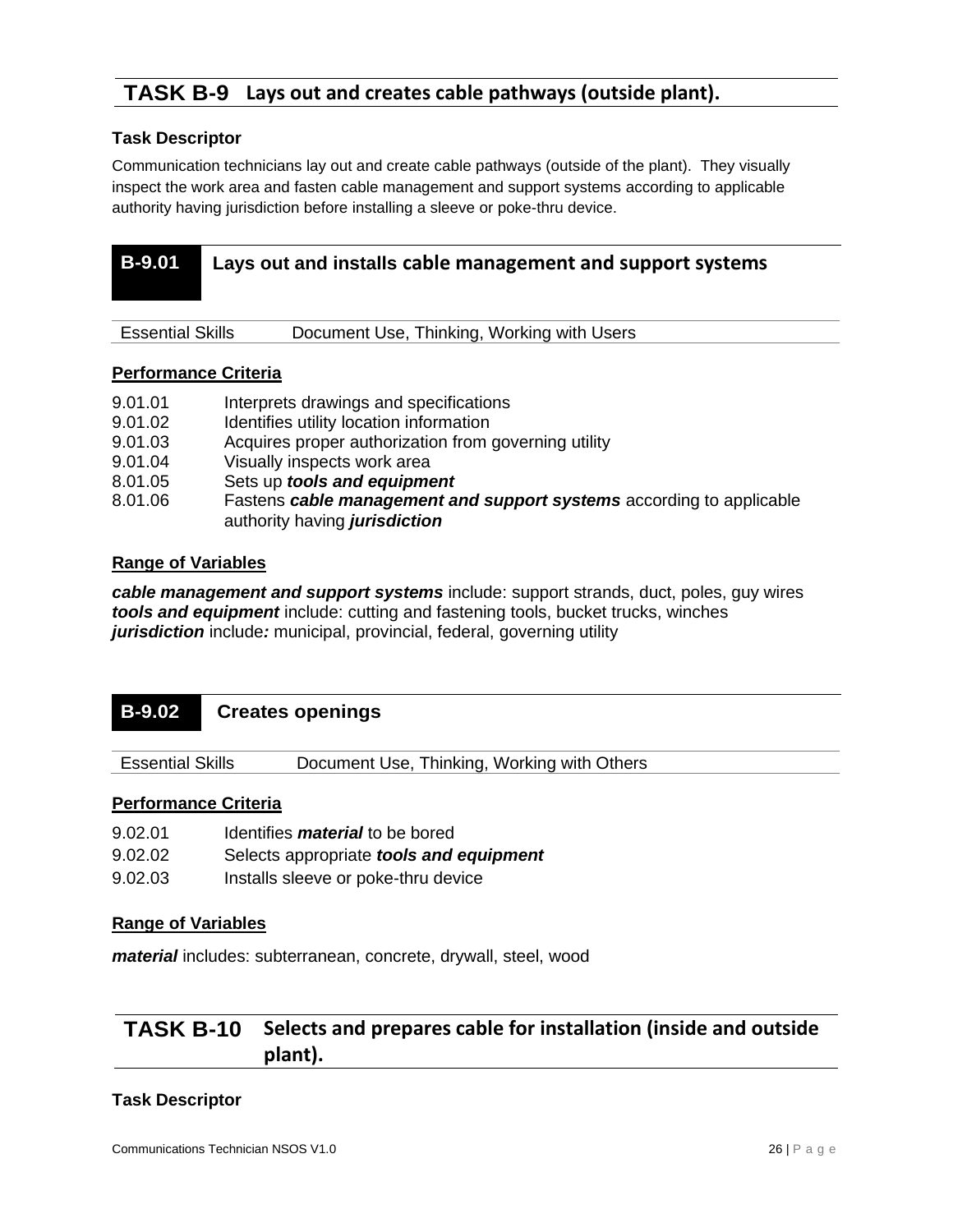Communication technicians select and prepare cable for installation (inside and outside of the plant). They identify the environment of the cable run and conduct acceptance testing and resolve any deficiencies. They also select and install a pulling medium in the cable pathway according to industry code standards.

| <b>B-10.01</b> Determines media type |
|--------------------------------------|
|                                      |

| <b>Essential Skills</b> | Continuous Learning, Reading, Document Use |
|-------------------------|--------------------------------------------|
|                         |                                            |

### **Performance Criteria**

| 10.01.01 | Identifies system requirements                 |
|----------|------------------------------------------------|
| 10.01.02 | Identifies <i>environment</i> of the cable run |
| 10.01.03 | Measures distance of the cable run             |
| 10.01.04 | Ensures compliance with codes and standards    |

### **Range of Variables**

*environment* include: plenum, non-plenum, inside, outside, subterranean *system* include: structured wiring systems, building automation, security

Essential Skills Digital Technology, Reading, Document Use

### **Performance Criteria**

| 10.02.01 | Selects test <i>parameters</i> and equipment |
|----------|----------------------------------------------|
| 10.02.02 | Connects testing equipment                   |
| 10.02.03 | Performs acceptance test                     |
| 10.02.04 | Documents and reviews test results           |
| 10.02.05 | Resolves any deficiencies                    |

### **Range of Variables**

*testing equipment* include: fiber testers, twisted pair, coaxial, sound and light meters *parameters* include: manufacturer specifications, industry standards

### **B-10.03 Installs pulling medium in cable pathway**

Essential Skills Working with Others, Oral Communication, Numeracy

### **Performance Criteria**

10.03.01 Visually inspects work space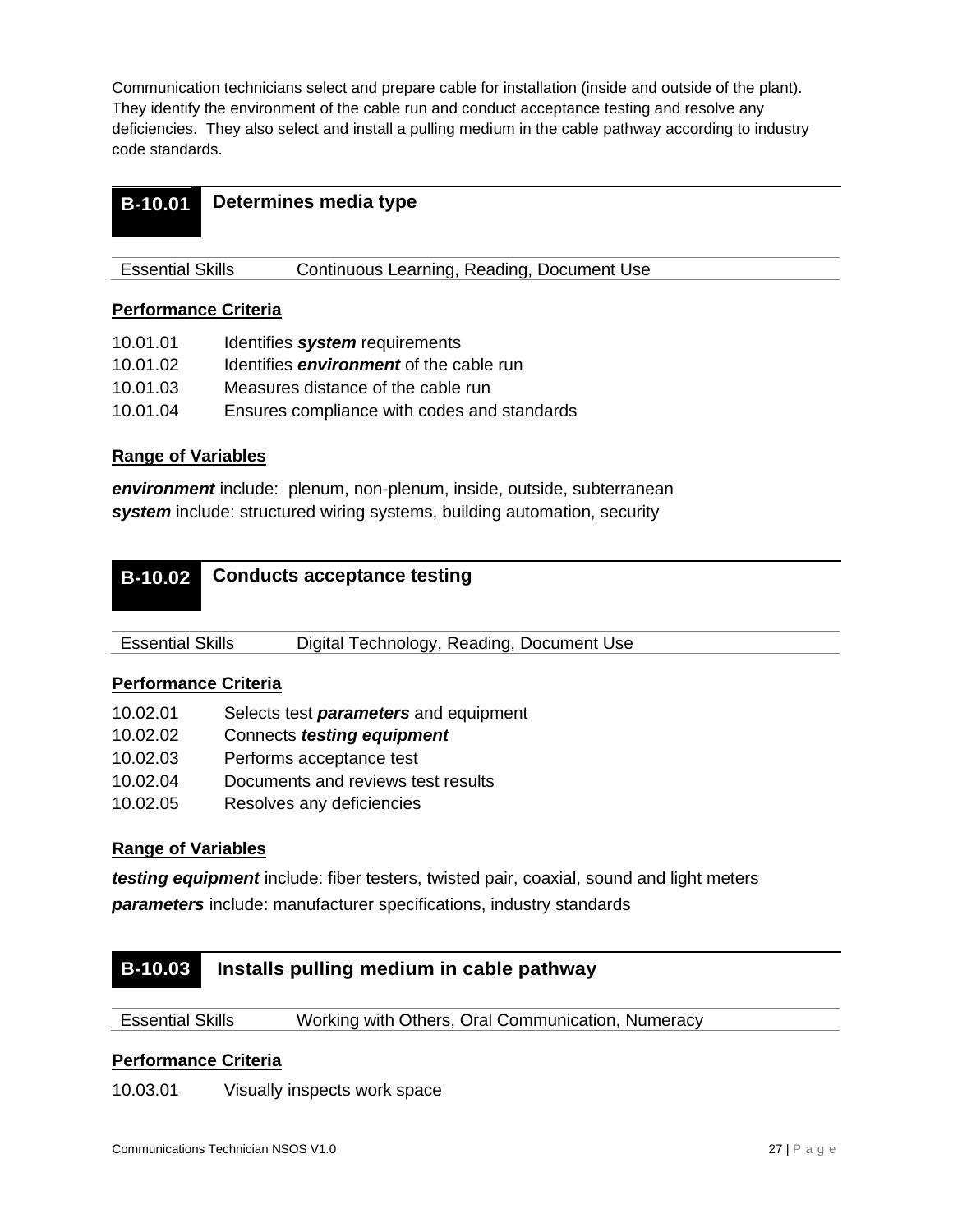| 10.03.02 | Selects <i>pulling</i> medium                 |
|----------|-----------------------------------------------|
| 10.03.03 | Sets up for the pull                          |
| 10.03.04 | Installs according to industry code standards |

*pulling medium* include: rope, string, fish rod, fish tape

### **TASK B-11 Installs cable (inside and outside plant)**

#### **Task Descriptor**

Communication technicians install cable into cable management and support systems to meet acceptable standards. These types of systems may be support strands, duct, poles, guy wires, J-hooks, cable trays and sleeving. They also conduct terminations of cable to meet acceptable standards; and install fire stop materials around architectural, structural, mechanical, and electrical components.

| <b>B-11.01</b> Installs cable into support infrastructure |
|-----------------------------------------------------------|
|                                                           |

Essential Skills Working with Others, Oral Communication, Document Use

#### **Performance Criteria**

- 11.01.01 Sets up cable installation *equipment* and *resources*
- 11.01.02 Labels cable
- 11.01.03 Applies lubricants
- 11.01.04 Installs cable into *cable management and support system* to meet acceptable *standards*
- 11.01.05 Dresses cable to meet acceptable *standards*

#### **Range of Variables**

*cable management and support system* include: support strands, duct, poles, guy wires,

J-hooks, cable trays, sleeving, seismic bracing, duct

*equipment* include: pullies, lasher, jack stands, cable pulling device

*resources* include: human, communication devices

*standards* include: manufacturer specifications, industry, codes (CEC, NBC), jurisdictional

### **B-11.02 Terminates cable**

Essential Skills Document Use, Continuous Learning, Thinking

#### **Performance Criteria**

11.02.01 Determines *cable* and *connector* type

11.02.02 Organizes cables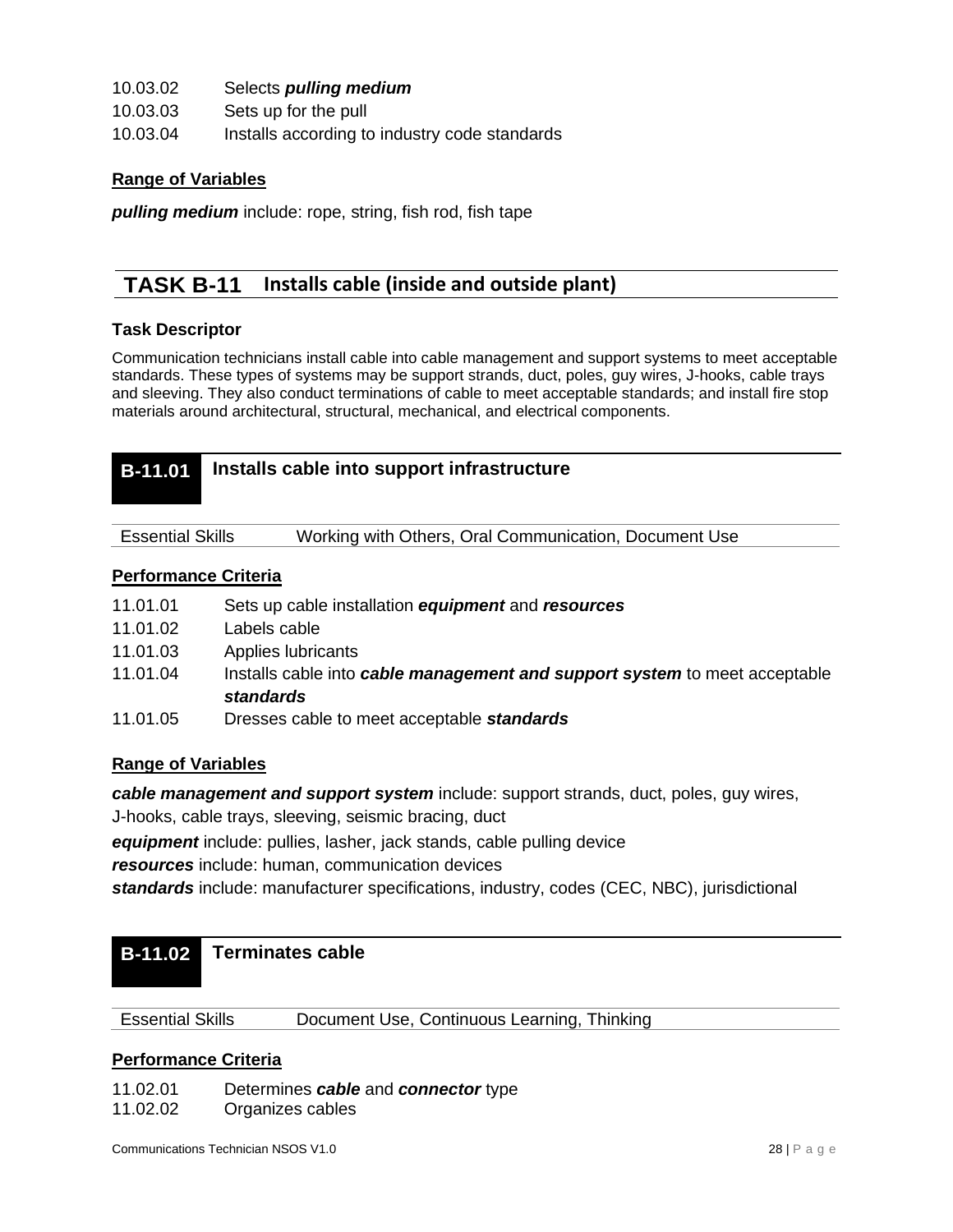| 11.02.03 | Identifies installation standard                   |
|----------|----------------------------------------------------|
| 11.02.04 | Conducts terminations to meet acceptable standards |

*cable* includes: copper, fiber

*connector* includes: copper, fiber

*standards* include: manufacturer specifications, industry, codes (CEC, NBC), jurisdictional

### **B-11.03 Installs firestop**

Essential Skills Reading, Document Use, Digital Technology

### **Performance Criteria**

- 11.03.01 Calculate materials needed
- 11.03.02 Mix materials
- 11.03.03 Fill *voids* with *damming materials*
- 11.03.04 Wrap, stuff, spray, trowel or fasten *fire stop material* around architectural, structural, mechanical, and electrical components
- 11.03.05 Arrange for inspection and verification of fire stops

### **Range of Variables**

*voids* include: abutments, joints, wall and floor penetrations *damming materials* include: mineral fiber, ceramic fibre, backer rod *fire stop materials* include: caulking, wrap strips, intumescent boards and collars, bricks, pillows, putty, mortar, mineral fiber, foams, cement

### **TASK B-12 Services cable plant infrastructure**

#### **Task Descriptor**

Communication technicians service cable plant infrastructure by troubleshooting, diagnosing faults, and repairing them. They perform maintenance to ensure the cable plant is in good operating condition. They test the cable plant and perform maintenance to ensure it meets operational requirements.

| <b>B-12.01</b>          | Performs cable plant audit |                                           |  |
|-------------------------|----------------------------|-------------------------------------------|--|
| <b>Essential Skills</b> |                            | Reading, Document Use, Digital Technology |  |
|                         |                            |                                           |  |

- 12.01.01 Obtain detailed description of malfunction of cable plant from client
- 12.01.02 Identify existing cable plant *components*
- 12.01.03 Test cable plant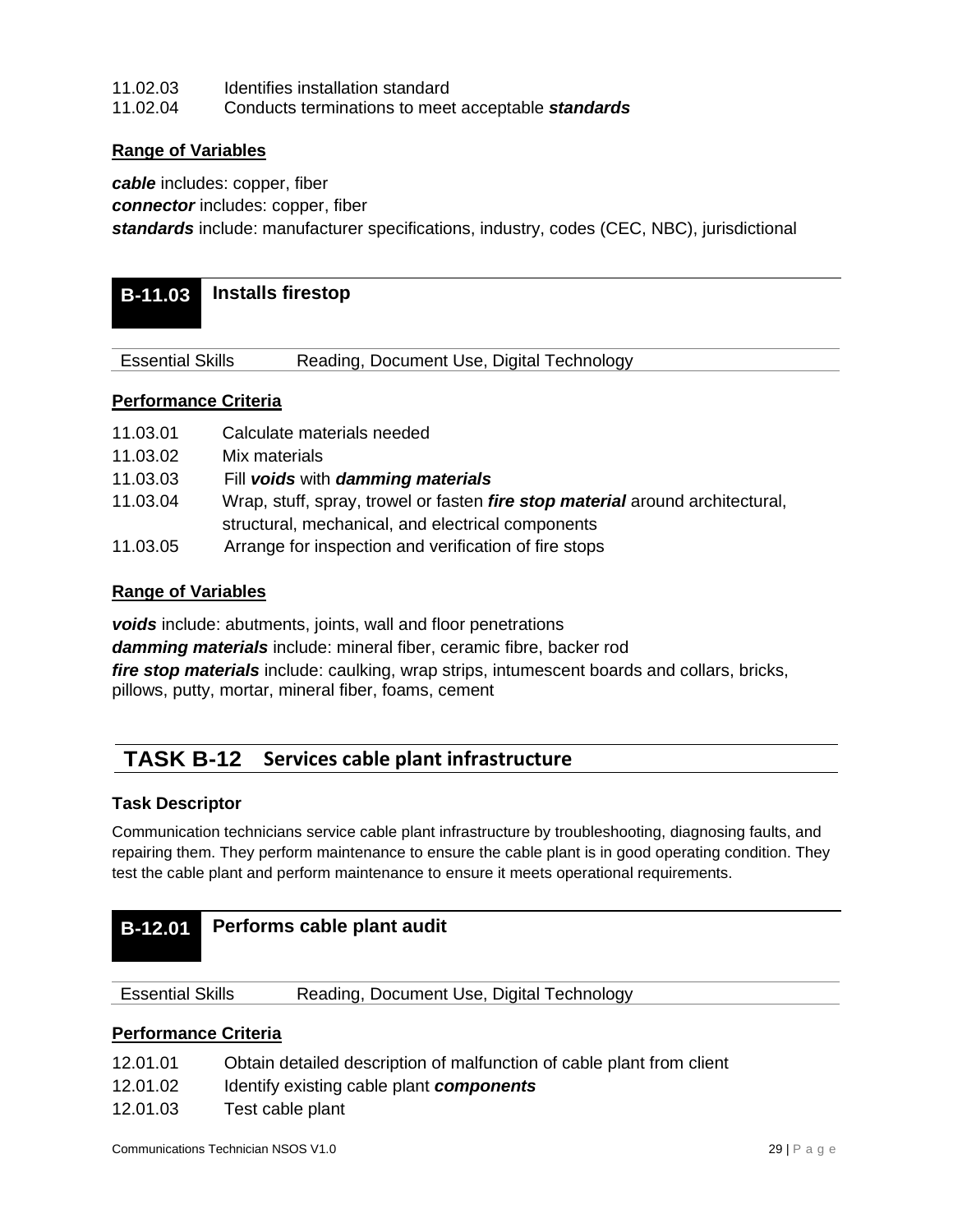*components* includes: cabling, termination blocks, outlet jacks, patch panels, face plates, patch cables, cable supports, cable management devices, surge protection, connectors, splice trays, cabinets, racks, bonding hardware

| <b>B-12.02</b>              | Services cable plant faults               |
|-----------------------------|-------------------------------------------|
|                             |                                           |
| <b>Essential Skills</b>     | Reading, Document Use, Digital Technology |
| <b>Performance Criteria</b> |                                           |
| 12.02.01                    | Identify existing cable plant components  |
| 12.02.02                    | Replace cable plant components            |
| 12.02.03                    | Test cable plant                          |

- 12.02.04 update documentation to reflect servicing, testing, inspections or maintenance performed
- 12.02.05 Notify and explain system changes to client

### **Range of Variables**

*components* include: cabling, termination blocks, outlet jacks, patch panels, face plates, patch cables, cable supports, cable management devices, surge protection, connectors, splice trays, cabinets, racks, bonding hardware

## **MAJOR WORK ACTIVITY C**

**MWA C INSTALLS AND SERVICES SIGNALING, COMMUNICATION AND ASSOCIATED SYSTEMS**

### **TASK C-13 Installs security and surveillance systems**

### **Task Descriptor**

Communication technicians install security and surveillance systems such as smoke alarms, cameras, video recorders and electronic locks which allow for the protection and management of people and property. These types of systems may be low voltage circuit, extra-low voltage circuit, Class 1 or Class 2 circuits.

### **C-13.01 Installs security and surveillance systems**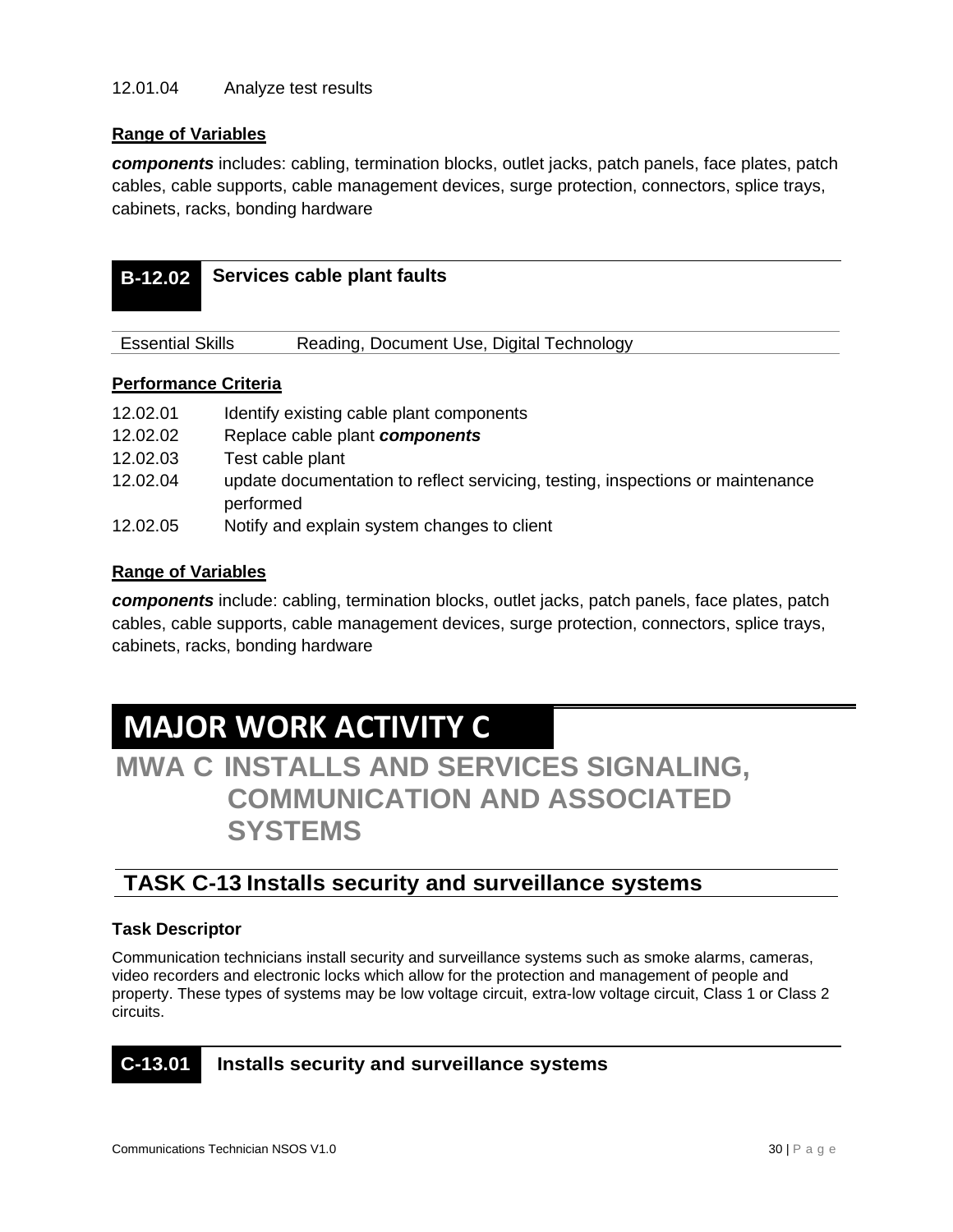| <b>Essential Skills</b>     | Document Use, Digital Technology, Numeracy                                      |
|-----------------------------|---------------------------------------------------------------------------------|
|                             |                                                                                 |
| <b>Performance Criteria</b> |                                                                                 |
| 13.01.01                    | Identify type of security and surveillance system required for new installation |
| 13.01.02                    | Remove and dispose of existing security and surveillance system when            |
|                             | replacing and update <b>documentation</b>                                       |
| 13.01.03                    | Determine security and surveillance system layout                               |
| 13.01.04                    | Select security and surveillance system components                              |
| 13.01.05                    | Position, mount and assemble security and surveillance system components        |
|                             |                                                                                 |

- 13.01.06 Terminate and interconnect *security and surveillance system components* and associated systems
- 13.01.07 Program and configure *security and surveillance system*
- 13.01.08 Test *security and surveillance components* to ensure functionality
- 13.01.09 Participate in start-up and commissioning inspections
- 13.02.10 Create *documentation* to reflect new installation

*security and surveillance systems* include: perimeter, space, spot *security and surveillance system components* include: smoke alarms, cameras, video recorders, motion sensors, card readers, electronic locks, horns, panels *documentation* include: as-builts, shop drawings

### **C-13.02 Performs servicing of security and surveillance systems**

| <b>Essential Skills</b> | Oral Communication, Digital Technology, Numeracy |
|-------------------------|--------------------------------------------------|
|                         |                                                  |

### **Performance Criteria**

| 13.02.01 | Obtain detailed description of malfunction of security and surveillance system<br>from client      |
|----------|----------------------------------------------------------------------------------------------------|
| 13.02.02 | Identify existing security and surveillance system and components                                  |
| 13.02.03 | Program and configure security and surveillance system                                             |
| 13.02.04 | Conduct security and surveillance system tests                                                     |
| 13.02.05 | Analyze test results                                                                               |
| 13.02.06 | Replace defective security and surveillance system components                                      |
| 13.02.07 | Clean and adjust components                                                                        |
| 13.02.08 | Update <b>documentation</b> to reflect servicing, testing, inspections or maintenance<br>performed |
| 13 N2 N9 | Notify and explain system changes to system monitor                                                |

13.02.09 Notify and explain system changes to system monitor

### **Range of Variables**

*security and surveillance systems* include: *perimeter, space, spot security and surveillance system components* include: *smoke alarms, cameras, video recorders, motion sensors, card readers, electronic locks, horns, panels documentation* include: maintenance logs, as-builts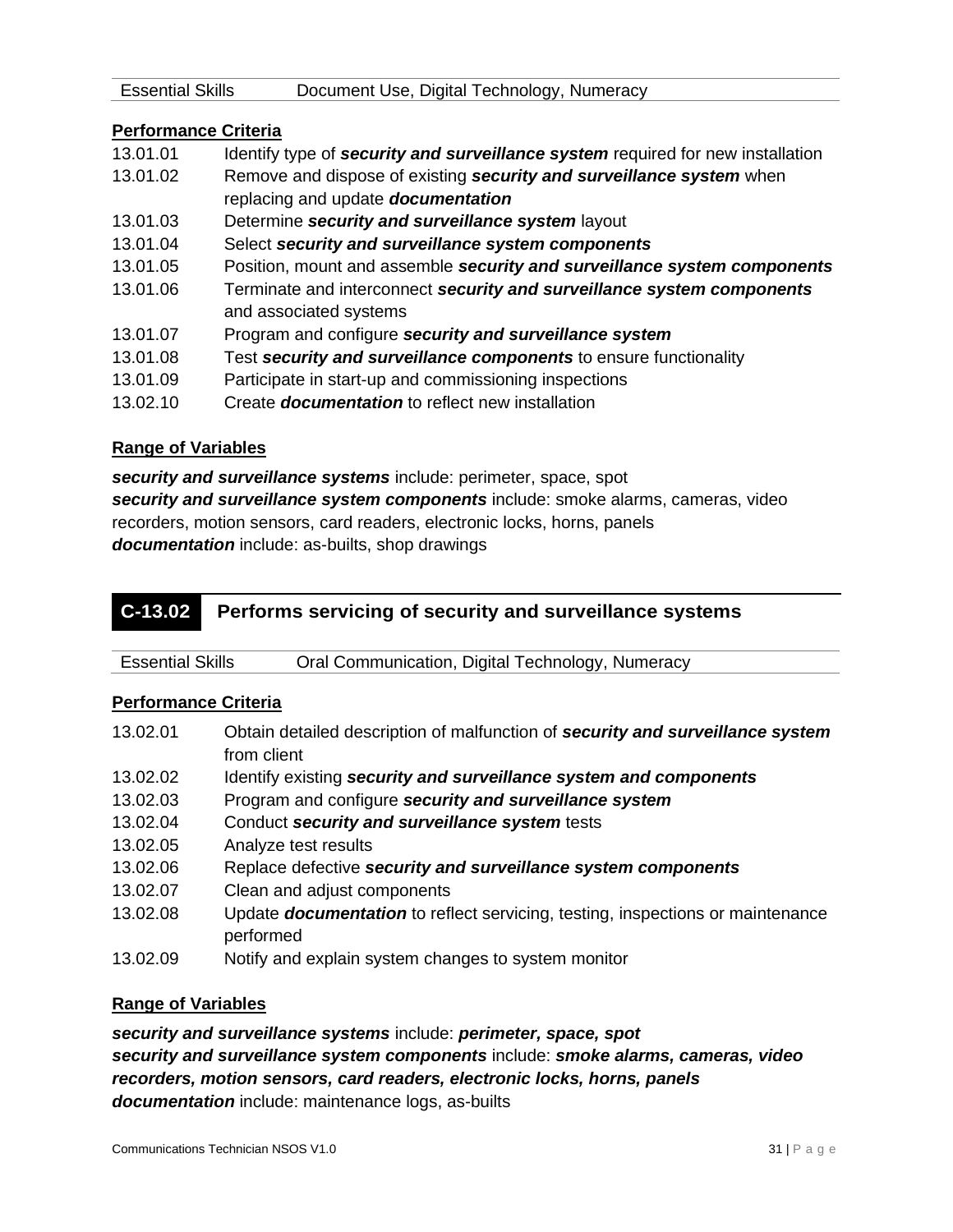### **TASK C-14 Installs and services communication and associated systems**

#### **Task Descriptor**

Communication and associated systems allow information to be transmitted from one point to another, using different media such as fiber optic, copper and coaxial cables. These types of systems may include low-voltage power circuit, extra-low voltage power circuit or low energy power circuit. They include voice/data/video (VDV), community antenna television (CATV), public address (PA), intercom and nurse call systems. For the purpose of this standard, installation includes both new installations and upgrading of systems by removing and replacing components. Communication technicians service communication systems by troubleshooting, diagnosing faults and repairing them. They also perform maintenance to ensure communication and associated systems are in good operating condition.

| C-14.01 | Installs voice/data/video (VDV) and community antenna television (CATV) |
|---------|-------------------------------------------------------------------------|
|         | systems                                                                 |

Essential Skills Oral Communication, Digital Technology, Numeracy

### **Performance Criteria**

- 14.01.01 Determine *VDV and CATV system* required for new installation
- 14.01.02 Remove and dispose of existing *VDV and CATV system* when replacing and update documentation
- 14.01.03 Determine *VDV and CATV system* layout
- 14.01.04 Select *VDV and CATV system components*
- 14.01.05 Temporarily label and install cabling
- 14.01.06 Position, mount and assemble *VDV and CATV system components*
- 14.01.07 Terminate and interconnect *VDV and CATV system components* and *associated systems*
- 14.01.08 Test and label *VDV and CATV system components*
- 14.01.09 Update documentation for manufacturer certification

### **Range of Variables**

*VDV and CATV systems* include: unshielded twisted pair (UTP), screened twisted pair (ScTP), category cable, fiber optic, multi-mode and single-mode, coaxial, distributed antenna system (wireless)

*VDV and CATV system components* include: cabling, termination blocks, cable supports, surge protection devices, cabinets, racks, broadcast transmitters, receiving equipment, noise suppressors, amplifiers, bonding hardware

*associated systems* include: wireless, telephone systems, data systems, security and surveillance systems, PA and intercom systems, nurse call systems, patient wandering systems

### **C-14.02 Performs servicing of communication and associated systems**

| <b>Essential Skills</b> | Oral Communication, Digital Technology, Writing |  |
|-------------------------|-------------------------------------------------|--|
|-------------------------|-------------------------------------------------|--|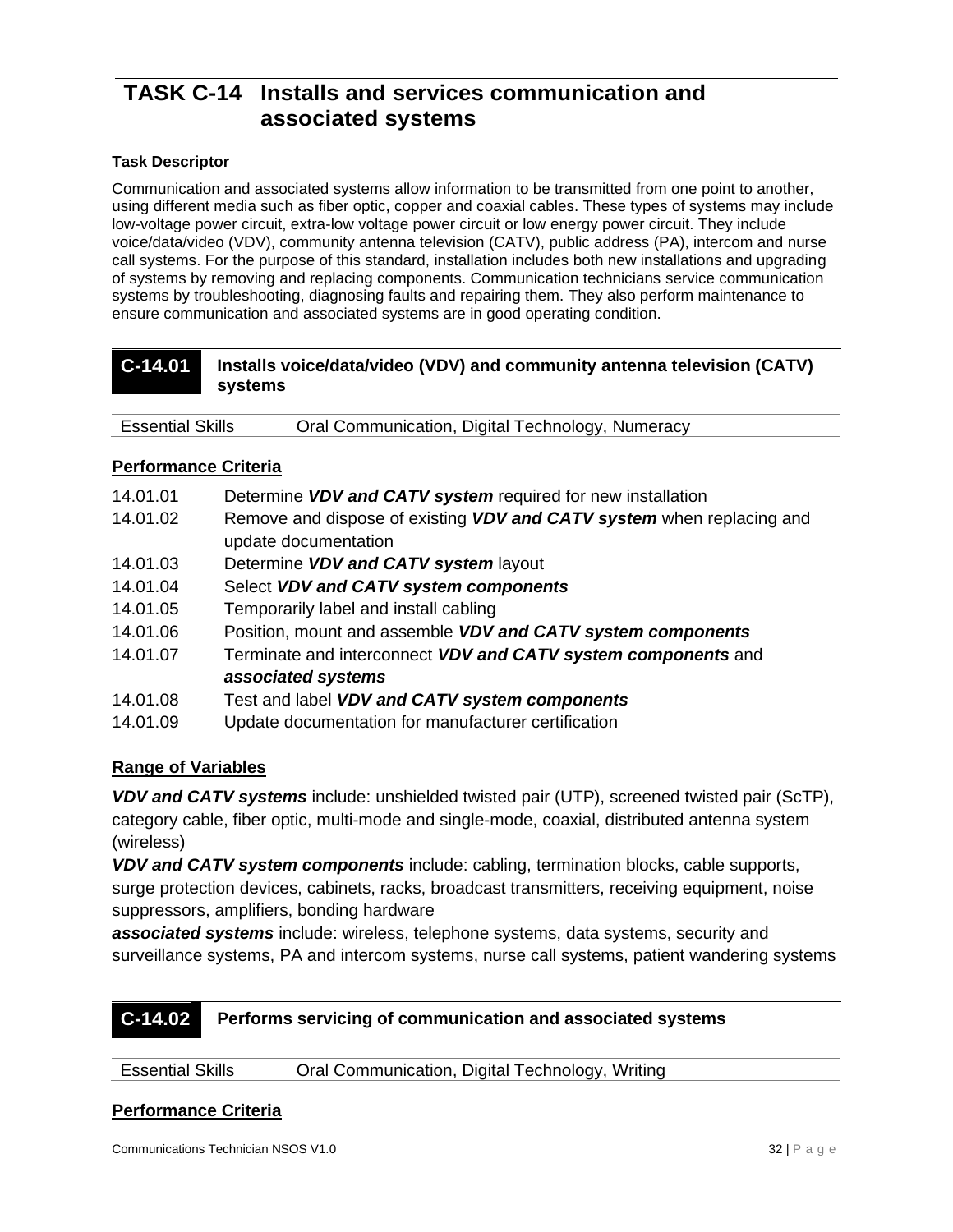- 14.02.01 Obtain detailed description of malfunction of *communication and associated system* from client
- 14.02.02 Identify existing *communication and associated system* and *components*
- 14.02.03 Test *communication and associated systems*
- 14.02.04 Analyze test results
- 14.02.05 Replace *communication and associated system components*
- 14.02.06 Update documentation to reflect servicing, testing, inspections or maintenance performed
- 14.02.07 Update operating software for *communication and associated systems* as required

*communication systems* include: VDV and CATV systems, distributed antenna system (DAS), PA systems, intercom systems, nurse call systems, Ethernet and industrial data communication systems

*communication system components* include: power supplies, broadcast transmitters, receiving equipment, suppressors, satellite dishes, amplifiers, splitters, attenuators,

microphones, speakers, panels, cameras, monitors

*associated systems* include: wireless, telephone systems, data systems, security and surveillance systems, PA and intercom systems, nurse call systems, patient wandering systems

### **TASK C-15 Installs and Services Building Automation Systems**

### **Task Descriptor**

Communication technicians install and service building systems such as energy management, telephone systems, data systems, security and surveillance systems which allow for the protection and management of people and property. These types of systems may be low voltage circuit, extra-low voltage circuit, Class 1 or Class 2 circuits.

### **C-15.01 Installs building automation systems**

|--|

- 15.01.01 Identify type of *building automation system* required for new installation
- 15.01.02 Remove and dispose of existing *building automation system* when replacing and update documentation
- 15.01.03 Determine *building automation system* layout
- 15.01.04 Select *building automation system components*
- 15.01.05 Position, mount and assemble *building automation system components*
- 15.01.06 Terminate and interconnect *building automation system components* and *associated systems*
- 15.01.07 Test *building automation system components* to ensure functionality
- 15.01.08 Participate in startup and commissioning inspections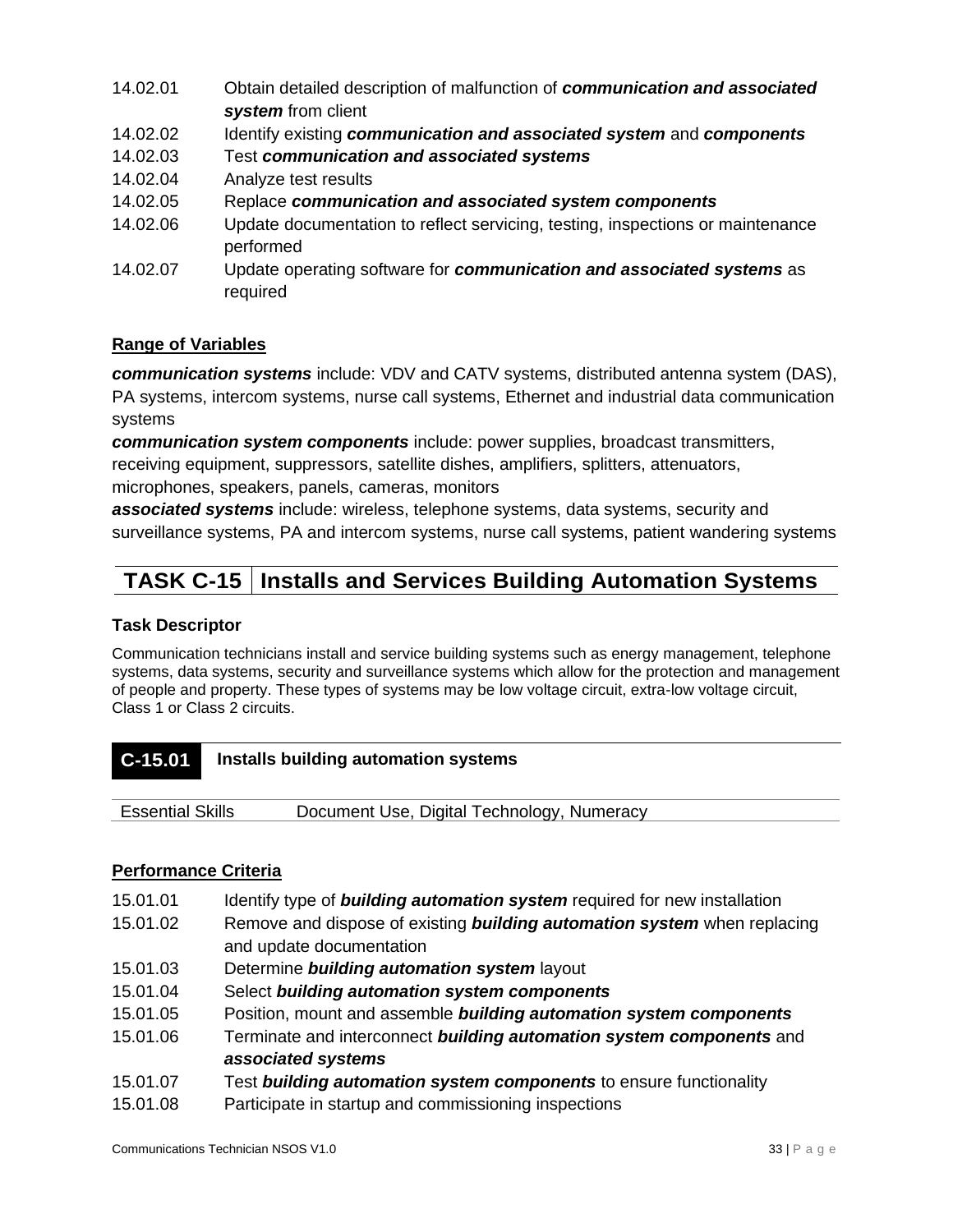*building automation systems* include: energy management, security and surveillance systems, occupancy, inter-system communications

*building automation system components* include: network cabling, sensors such as occupancy and light levels, servers, Power over Ethernet (PoE) switches, GUIs *associated systems* include: wireless, telephone systems, data systems, security and surveillance systems, PA and intercom systems, nurse call systems, patient wandering systems

| $C-15.02$ | Performs servicing of building automation systems |
|-----------|---------------------------------------------------|
|-----------|---------------------------------------------------|

| <b>Essential Skills</b> | Oral Communication, Digital Technology, Writing |  |
|-------------------------|-------------------------------------------------|--|
|-------------------------|-------------------------------------------------|--|

### **Performance Criteria**

| 15.02.01 | Obtain detailed description of malfunction of <b>building automation system</b> from<br>client |
|----------|------------------------------------------------------------------------------------------------|
| 15.02.02 | Identify building automation system and components                                             |
| 15.02.03 | Test building automation system                                                                |
| 15.02.04 | Analyze test results                                                                           |
| 15.02.05 | Adjust components                                                                              |
| 15.02.06 | Replace building automation system components                                                  |
| 15.02.07 | Update documentation to reflect servicing, testing, inspections and maintenance<br>performed   |
| 15.02.08 | Notify and explain system changes to system operator                                           |

#### **Range of Variables**

*building automation systems* include: energy management, security and surveillance systems, occupancy, inter-system communications

*building automation system components* include: network cabling, sensors such as occupancy and light levels, servers, Power over Ethernet (PoE) switches, GUIs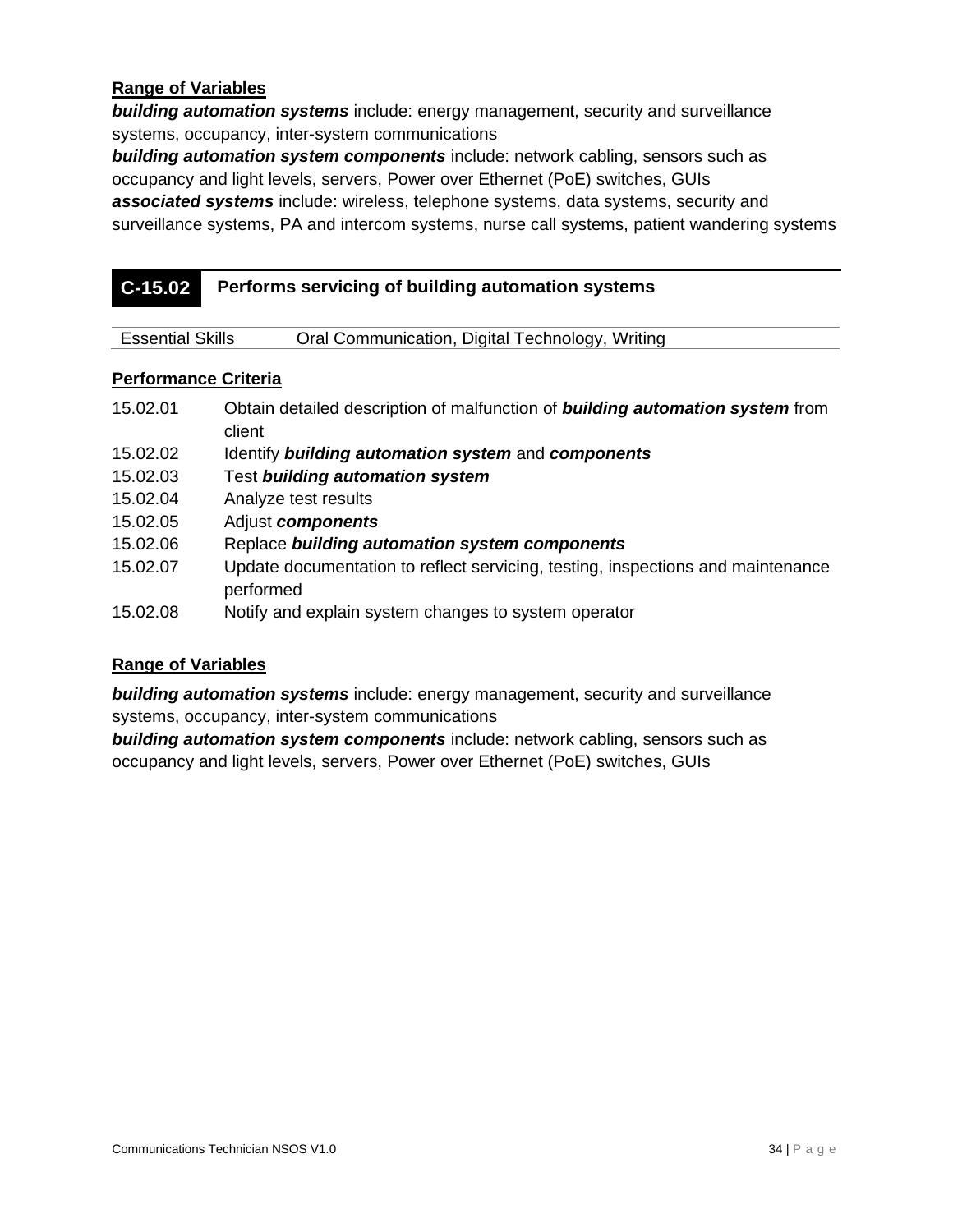### <span id="page-34-0"></span>**APPENDIX A: ACRONYMS**

| <b>CATV</b> | Community antenna television                   |
|-------------|------------------------------------------------|
| <b>CEC</b>  | <b>Canadian Electrical Code</b>                |
| <b>DAS</b>  | Distributed antenna system                     |
| <b>GUI</b>  | Graphical user interface                       |
| <b>NBC</b>  | <b>National Building Code</b>                  |
| <b>PA</b>   | <b>Public address</b>                          |
| <b>PME</b>  | Powered mobile equipment                       |
| PoE         | Power over ethernet                            |
| <b>PPE</b>  | Personal protective equipment                  |
| <b>ScTP</b> | Screened twisted pair                          |
| <b>SDS</b>  | Safety data sheets                             |
| <b>SOP</b>  | Standard operating procedure                   |
| TIA         | <b>Telecommunications Industry Association</b> |
| <b>UTP</b>  | Unshielded twisted pair                        |
| <b>VDV</b>  | Voice / data / video                           |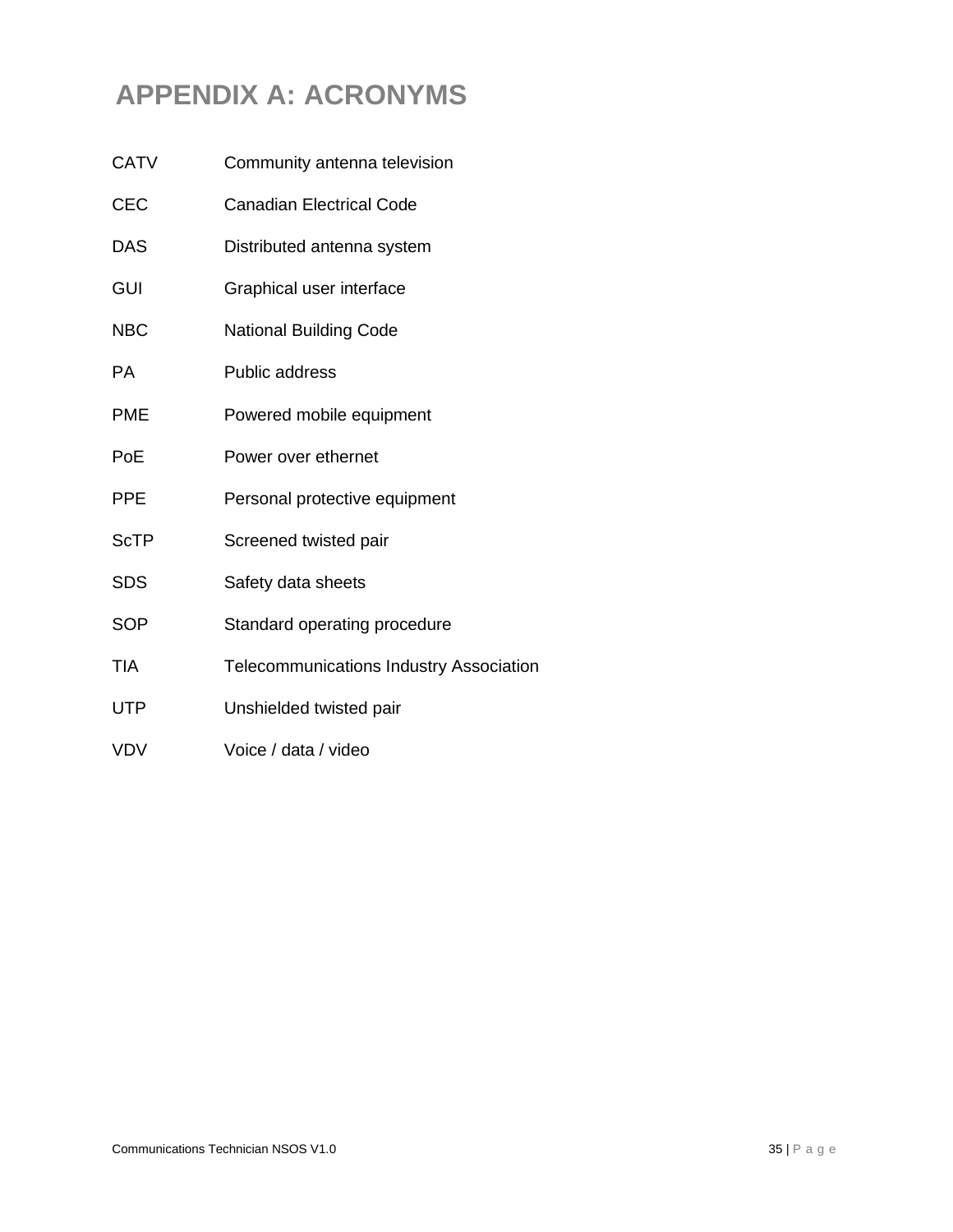### <span id="page-35-0"></span>**APPENDIX B: TOOLS AND EQUIPMENT**

Hand Tools: wrenches, screwdrivers, measuring tools, hammers, hand saws, hydraulic tools, crimp tools, testing equipment, cable prep tools, cutting tools, fastening tools, winches

Portable Power Tools: grinders, power metal saws, drilling machines, powder actuated devices

Personal Protective Equipment: safety glasses (face shield), respirators, hardhats, footwear, gloves, coveralls, personal monitors, fall protection, hearing protection, high-visibility clothing

Safety Equipment: lockout devices, unlocking devices, fire extinguishers, gas detectors, first aid kit, fall protection equipment and devices

Access Equipment: access keys, bucket trucks, ladders, powered mobile equipment (PME)

Testing Equipment: fiber testers, twisted pair, coaxial, sound and light meters